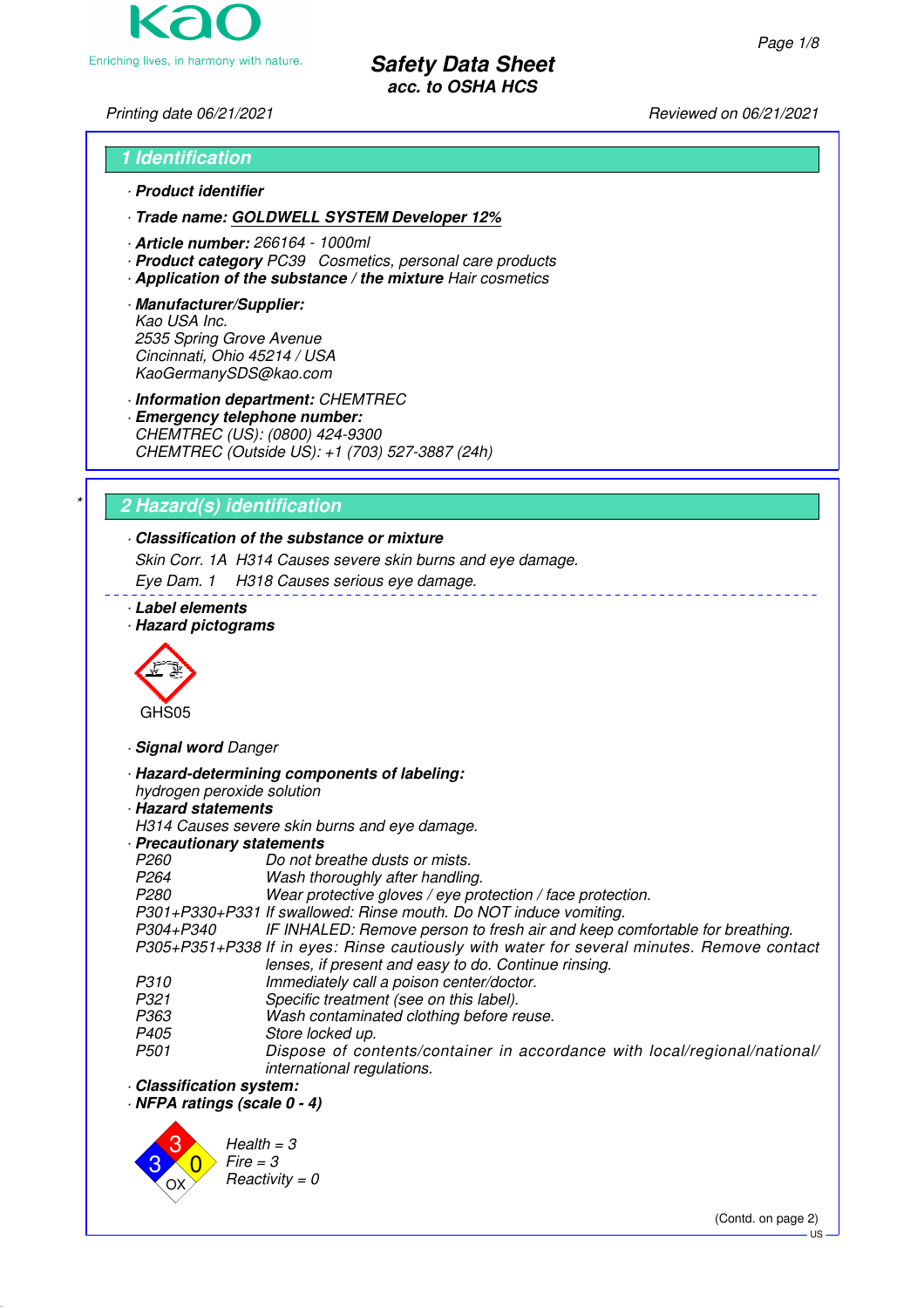Printing date 06/21/2021 **Reviewed on 06/21/2021** 

#### **Trade name: GOLDWELL SYSTEM Developer 12%**

The substance possesses oxidizing properties. · **HMIS-ratings (scale 0 - 4)**



· **Other hazards**

- · **Results of PBT and vPvB assessment**
- · **PBT:** Not applicable.
- · **vPvB:** Not applicable.

#### \* **3 Composition/information on ingredients**

- · **Chemical characterization: Mixtures**
- · **Description:** Mixture of the substances listed below with nonhazardous additions.

#### · **Dangerous components:**



Skin Corr. 1A, H314 Acute Tox. 4, H302; Acute Tox. 4, H332

### \* **4 First-aid measures**

- · **Description of first aid measures**
- · **General information:** No special measures required.
- · **After inhalation:** In case of unconsciousness place patient stably in side position for transportation.
- · **After skin contact:** Immediately wash with water and soap and rinse thoroughly.
- · **After eye contact:** Rinse opened eye for several minutes under running water.
- · **After swallowing:** Drink copious amounts of water and provide fresh air. Immediately call a doctor.
- · **Information for doctor:** Treat symptomatically.
- · **Most important symptoms and effects, both acute and delayed** No further relevant information available.
- · **Indication of any immediate medical attention and special treatment needed** No further relevant information available.

### \* **5 Fire-fighting measures**

- · **Extinguishing media**
- · **Suitable extinguishing agents:** Use fire fighting measures that suit the environment.
- · **Special hazards arising from the substance or mixture**
- Formation of toxic gases is possible during heating or in case of fire.
- · **Advice for firefighters**
- · **Protective equipment:**
- Mouth respiratory protective device.
- Do not inhale explosion gases or combustion gases.
- Wear fully protective suit.
- · **Additional information**

Dispose of fire debris and contaminated fire fighting water in accordance with official regulations. Collect contaminated fire fighting water separately. It must not enter the sewage system.

### **6 Accidental release measures**

· **Personal precautions, protective equipment and emergency procedures** Wear protective equipment. Keep unprotected persons away.

(Contd. on page 3)

(Contd. of page 1)

10-15%

US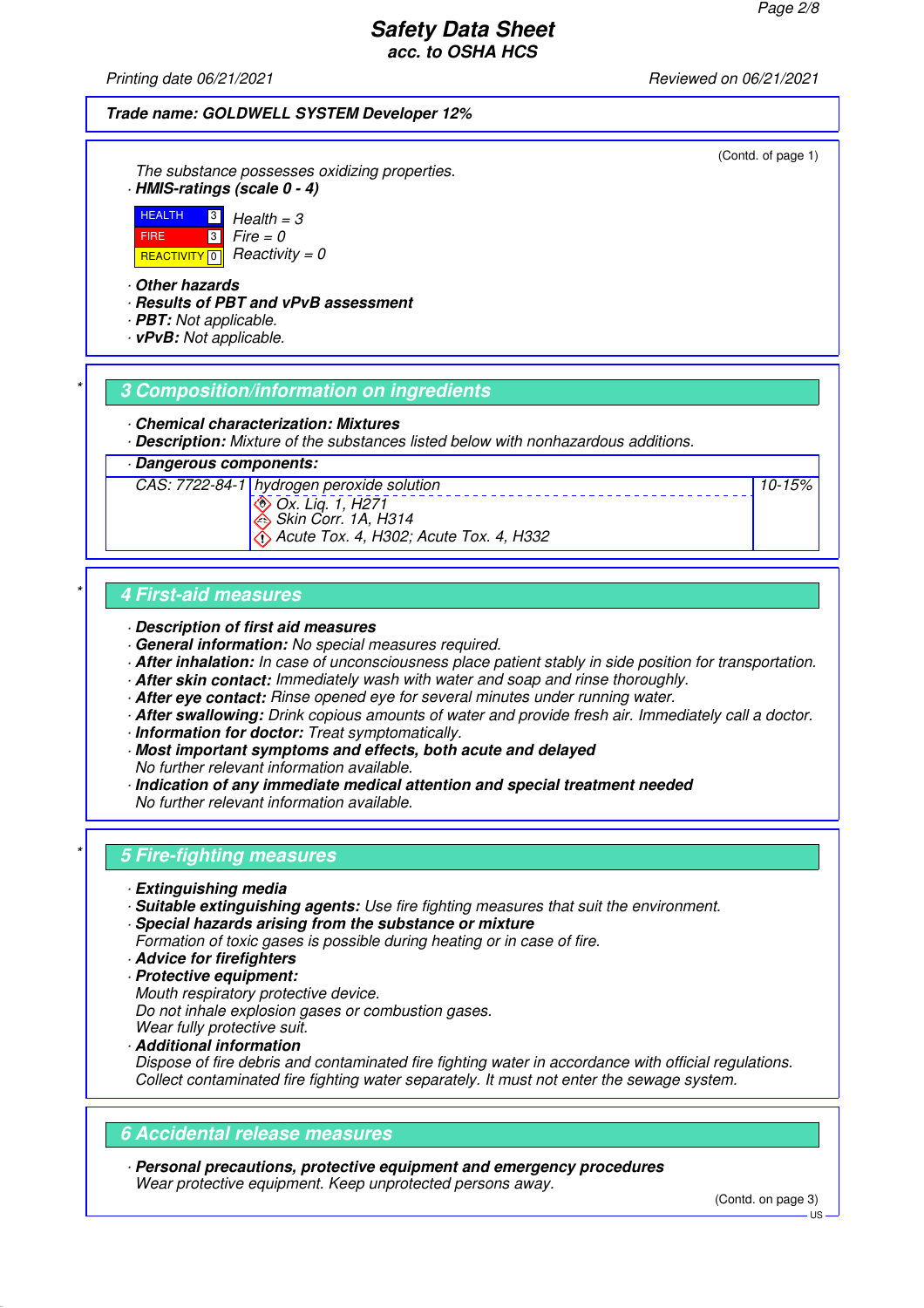Printing date 06/21/2021 **Reviewed on 06/21/2021** 

#### **Trade name: GOLDWELL SYSTEM Developer 12%**

(Contd. of page 2)

Dilute with plenty of water. Do not allow to penetrate the ground/soil. · **Methods and material for containment and cleaning up:** Use neutralizing agent. Dispose contaminated material as waste according to item 13. Absorb liquid components with liquid-binding material. **Reference to other sections** See Section 7 for information on safe handling. See Section 8 for information on personal protection equipment.

## \* **7 Handling and storage**

See Section 13 for disposal information.

· **Environmental precautions:**

- · **Handling:**
- · **Precautions for safe handling** Ensure good ventilation/exhaustion at the workplace.
- · **Information about protection against explosions and fires:** Keep respiratory protective device available.
- · **Conditions for safe storage, including any incompatibilities**
- · **Storage:**
- · **Requirements to be met by storerooms and receptacles:** Store only in the original receptacle.
- · **Information about storage in one common storage facility:** Not required.
- · **Further information about storage conditions:** Store in cool, dry conditions in well sealed receptacles.
- · **Specific end use(s)** No further relevant information available.

# \* **8 Exposure controls/personal protection**

· **Additional information about design of technical systems:** No further data; see item 7.

· **Control parameters**

· **Components with limit values that require monitoring at the workplace:**

#### **CAS: 7722-84-1 hydrogen peroxide solution**

PEL Long-term value: 1.4 mg/m<sup>3</sup>, 1 ppm

- REL Long-term value: 1.4 mg/m<sup>3</sup>, 1 ppm
- TLV Long-term value: 1.4 mg/m<sup>3</sup>, 1 ppm

· **Additional information:** The lists that were valid during the creation were used as basis.

- · **Exposure controls**
- · **Personal protective equipment:**
- · **General protective and hygienic measures:**

Immediately remove all soiled and contaminated clothing. Wash hands before breaks and at the end of work. Avoid contact with the skin. Avoid contact with the eyes.

- · **Breathing equipment:** Not required.
- · **Protection of hands:**



Protective gloves

Check protective gloves prior to each use for their proper condition. The glove material has to be impermeable and resistant to the product/ the substance/ the preparation.

· **Material of gloves**

The selection of the suitable gloves does not only depend on the material, but also on further marks of quality and varies from manufacturer to manufacturer. As the product is a preparation of several

(Contd. on page 4)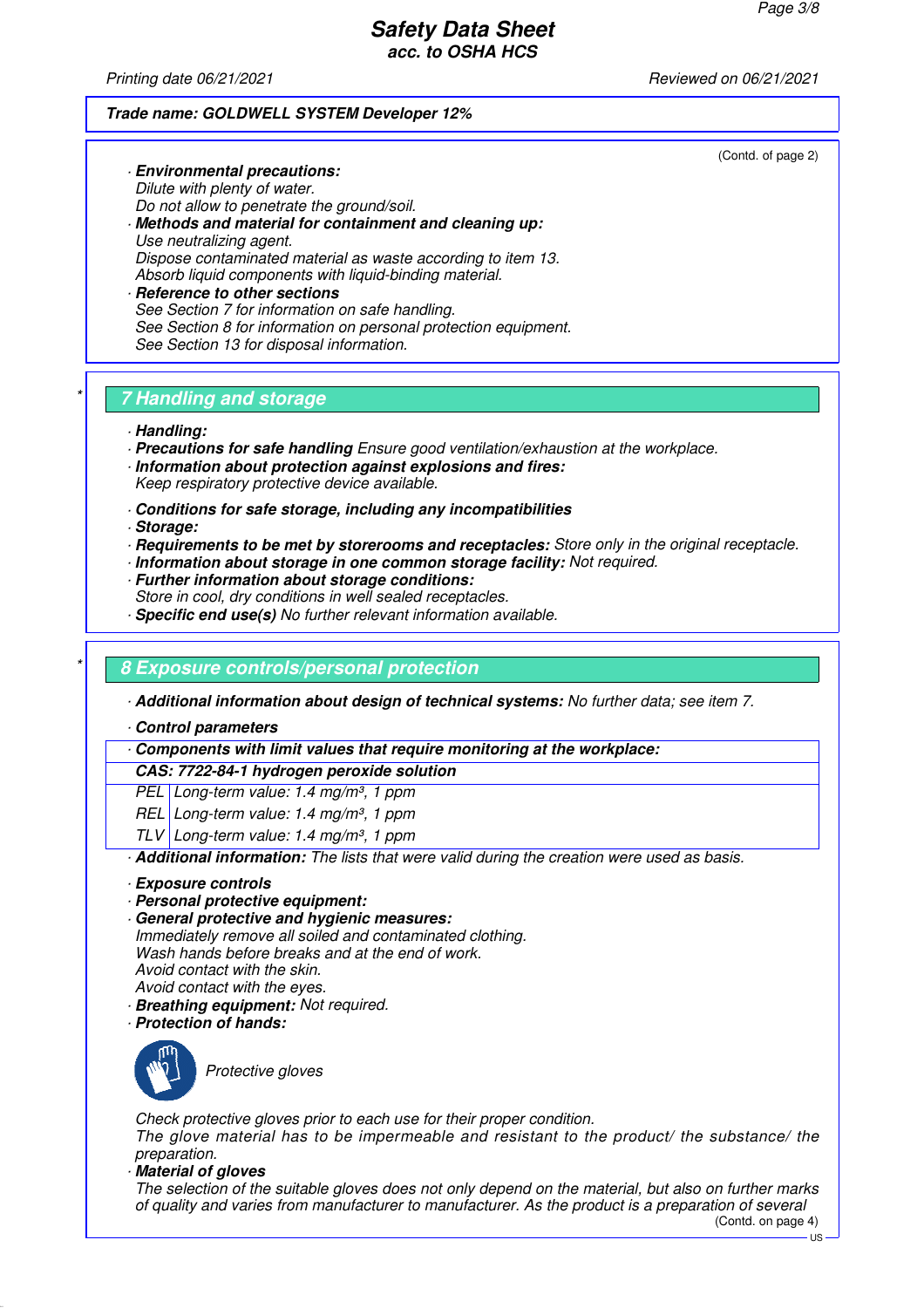Printing date 06/21/2021 Reviewed on 06/21/2021

#### **Trade name: GOLDWELL SYSTEM Developer 12%**

(Contd. of page 3) substances, the resistance of the glove material can not be calculated in advance and has therefore to be checked prior to the application.

· **Penetration time of glove material**

The exact break through time has to be found out by the manufacturer of the protective gloves and has to be observed.

· **Eye protection:**



Goggles recommended during refilling.

| Information on basic physical and chemical properties<br>General Information |                                               |
|------------------------------------------------------------------------------|-----------------------------------------------|
| - Appearance:                                                                |                                               |
| Form:                                                                        | Liquid                                        |
| Color:                                                                       | Whitish                                       |
| · Odor:                                                                      | Characteristic                                |
| Odor threshold:                                                              | Not determined.                               |
| · pH-value:                                                                  | Not determined.                               |
| Change in condition                                                          |                                               |
| <b>Melting point/Melting range:</b>                                          | Undetermined.                                 |
| <b>Boiling point/Boiling range:</b>                                          | Undetermined.                                 |
| · Flash point:                                                               | Not applicable.                               |
| · Flammability (solid, gaseous):                                             | Not applicable.                               |
| Decomposition temperature:                                                   | Not determined.                               |
| · Auto igniting:                                                             | Product is not selfigniting.                  |
| Danger of explosion:                                                         | Product does not present an explosion hazard. |
| $\cdot$ Vapor pressure at 20 °C (68 °F):                                     | 23 hPa (17.3 mm Hg)                           |
| $\cdot$ Density at 20 $\rm{^{\circ}C}$ (68 $\rm{^{\circ}F}$ ):               | 1.023 $g/cm^3$ (8.53694 lbs/gal)              |
| · Relative density                                                           | Not determined.                               |
| · Vapor density                                                              | Not determined.                               |
| · Evaporation rate                                                           | Not determined.                               |
| · Solubility in / Miscibility with                                           |                                               |
| Water:                                                                       | Fully miscible.                               |
| - Partition coefficient (n-octanol/water): Not determined.                   |                                               |
| · Viscosity:                                                                 |                                               |
| Dynamic at 20 $\degree$ C (68 $\degree$ F):<br><b>Kinematic:</b>             | 3,750 mPas<br>Not determined.                 |
|                                                                              |                                               |
| · Solvent content:                                                           |                                               |
| Organic solvents:                                                            | 0.00%                                         |
| Water:<br><b>VOC content:</b>                                                | 86.6%<br>0.00%                                |
|                                                                              |                                               |
| <b>Solids content:</b>                                                       | 8.7%                                          |
| Other information                                                            | No further relevant information available.    |

(Contd. on page 5)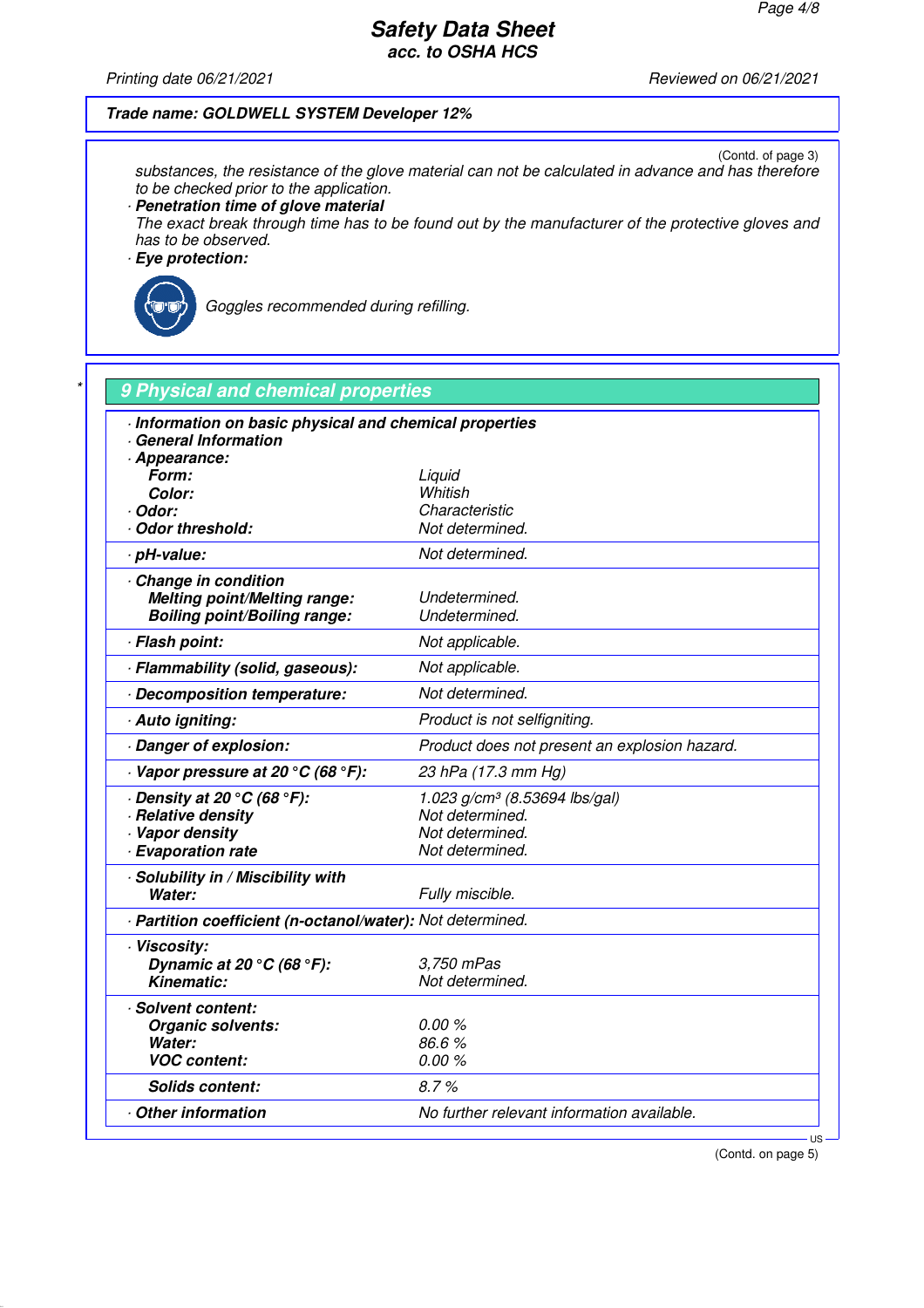Printing date 06/21/2021 **Reviewed on 06/21/2021** 

### **Trade name: GOLDWELL SYSTEM Developer 12%**

(Contd. of page 4)

## **10 Stability and reactivity**

#### · **Reactivity**

No dangerous reactions known if used as directed. No further relevant information available.

- · **Chemical stability** The product is stable under standard conditions.
- · **Thermal decomposition / conditions to be avoided:** No decomposition if used according to specifications.
- · **Possibility of hazardous reactions** No dangerous reactions known.
- · **Conditions to avoid** No further relevant information available.
- · **Incompatible materials:** No further relevant information available.
- · **Hazardous decomposition products:** No dangerous decomposition products known.

### **11 Toxicological information**

- · **Information on toxicological effects**
- · **Acute toxicity:**
- · **Primary irritant effect:**
- · **on the skin:** Strong caustic effect on skin and mucous membranes.
- · **on the eye:**
- Strong caustic effect.
- Strong irritant with the danger of severe eve injury.
- · **Sensitization:** No sensitizing effects known.

#### · **Additional toxicological information:**

The product shows the following dangers according to internally approved calculation methods for preparations:

When used and handled according to specifications, the product does not have any harmful effects according to our experience and the information provided to us.

Corrosive

Irritant

Swallowing will lead to a strong caustic effect on mouth and throat and to the danger of perforation of esophagus and stomach.

#### · **Carcinogenic categories**

- · **IARC (International Agency for Research on Cancer)**
- CAS: 7722-84-1 hydrogen peroxide solution 3
- · **NTP (National Toxicology Program)**
- None of the ingredients is listed.
- · **OSHA-Ca (Occupational Safety & Health Administration)**

None of the ingredients is listed.

# **12 Ecological information**

#### · **Toxicity**

- · **Aquatic toxicity:** No further relevant information available.
- · **Persistence and degradability** No further relevant information available.
- · **Behavior in environmental systems:**
- · **Bioaccumulative potential** No further relevant information available.
- · **Mobility in soil** No further relevant information available.
- · **Additional ecological information:**
- · **General notes:**
- Water hazard class 1 (Self-assessment): slightly hazardous for water

Do not allow undiluted product or large quantities of it to reach ground water, water course or sewage system.

(Contd. on page 6)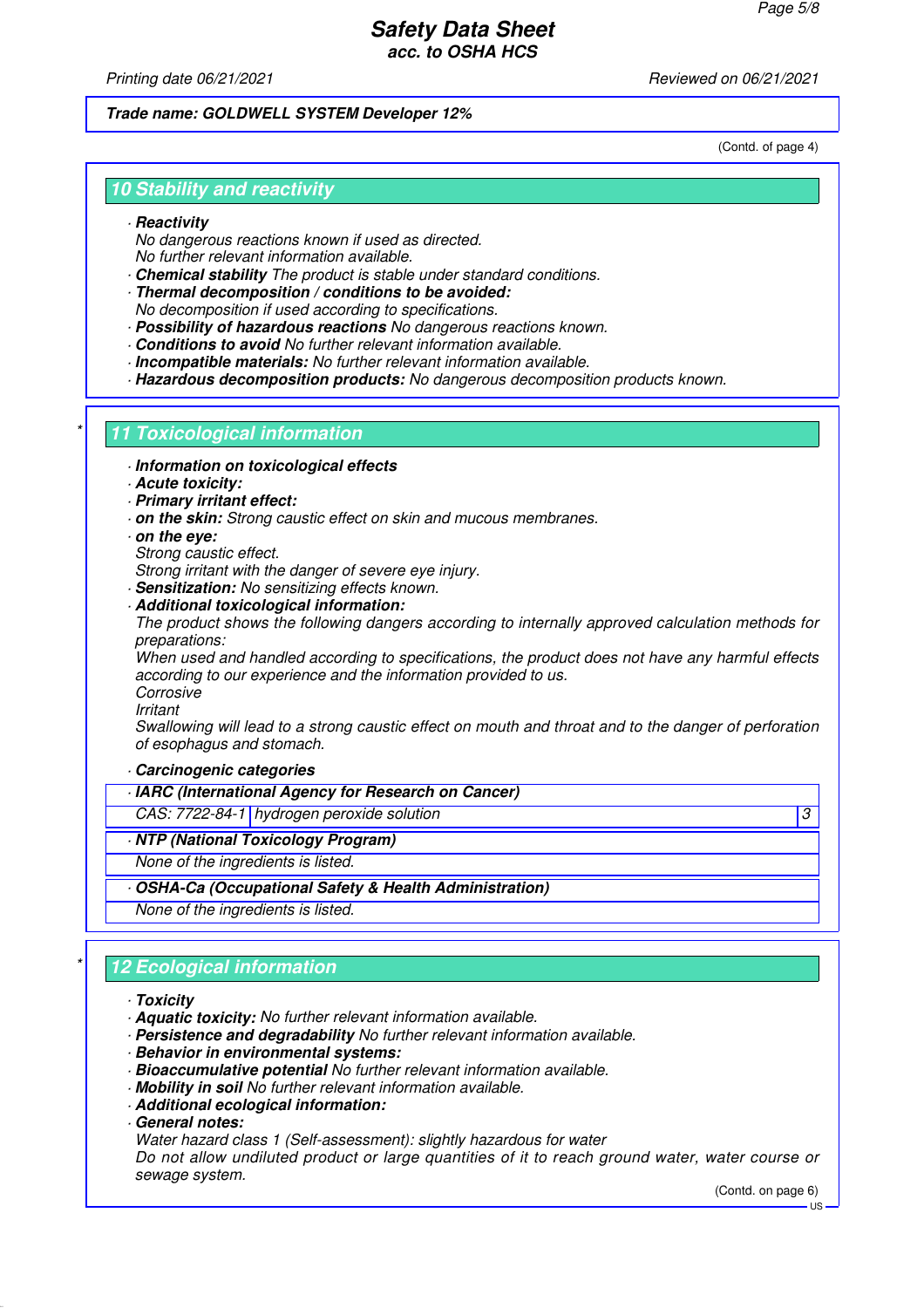Printing date 06/21/2021 **Printing date 06/21/2021** 

#### **Trade name: GOLDWELL SYSTEM Developer 12%**

(Contd. of page 5)

Must not reach bodies of water or drainage ditch undiluted or unneutralized. Rinse off of bigger amounts into drains or the aquatic environment may lead to decreased pHvalues. A low pH-value harms aquatic organisms. In the dilution of the use-level the pH-value is considerably increased, so that after the use of the product the aqueous waste, emptied into drains, is only low water-dangerous.

- · **Results of PBT and vPvB assessment**
- · **PBT:** Not applicable.
- · **vPvB:** Not applicable.
- · **Other adverse effects** No further relevant information available.

#### **13 Disposal considerations**

- · **Uncleaned packagings:**
- · **Recommendation:** Disposal must be made according to official regulations.
- · **Recommended cleansing agent:** Water, if necessary with cleansing agents.

| <b>14 Transport information</b>                                                                                                                                           |                                                                                                                                                                                                                     |
|---------------------------------------------------------------------------------------------------------------------------------------------------------------------------|---------------------------------------------------------------------------------------------------------------------------------------------------------------------------------------------------------------------|
| <b>UN-Number</b><br>· DOT, ADR/RID/ADN, IMDG, IATA                                                                                                                        | <b>UN2984</b>                                                                                                                                                                                                       |
| · UN proper shipping name<br>$\cdot$ DOT<br>· IMDG, IATA                                                                                                                  | Hydrogen peroxide, aqueous solutions<br>HYDROGEN PEROXIDE, AQUEOUS SOLUTION                                                                                                                                         |
| · Transport hazard class(es)                                                                                                                                              |                                                                                                                                                                                                                     |
| $\cdot$ DOT<br><b>OXIDIZER</b>                                                                                                                                            |                                                                                                                                                                                                                     |
| . Class<br>· Label                                                                                                                                                        | 5.1 Oxidizing substances<br>5.1                                                                                                                                                                                     |
| · ADR/RID/ADN, IMDG, IATA                                                                                                                                                 |                                                                                                                                                                                                                     |
| · Class<br>· Label                                                                                                                                                        | 5.1 Oxidizing substances<br>5.1                                                                                                                                                                                     |
| · Packing group<br>· DOT, ADR/RID/ADN, IMDG, IATA                                                                                                                         | III                                                                                                                                                                                                                 |
| · Environmental hazards:                                                                                                                                                  | Not applicable.                                                                                                                                                                                                     |
| Special precautions for user<br>- Hazard identification number (Kemler code): 50<br><b>EMS Number:</b><br>· Stowage Category<br>· Stowage Code<br><b>Segregation Code</b> | <b>Warning: Oxidizing substances</b><br>$F-H, S-Q$<br>B<br>SW1 Protected from sources of heat.<br>SG16 Stow "separated from" class 4.1<br>SG59 Stow "separated from" SGG14-<br>permanganates<br>SG72 See 7.2.6.3.2. |

US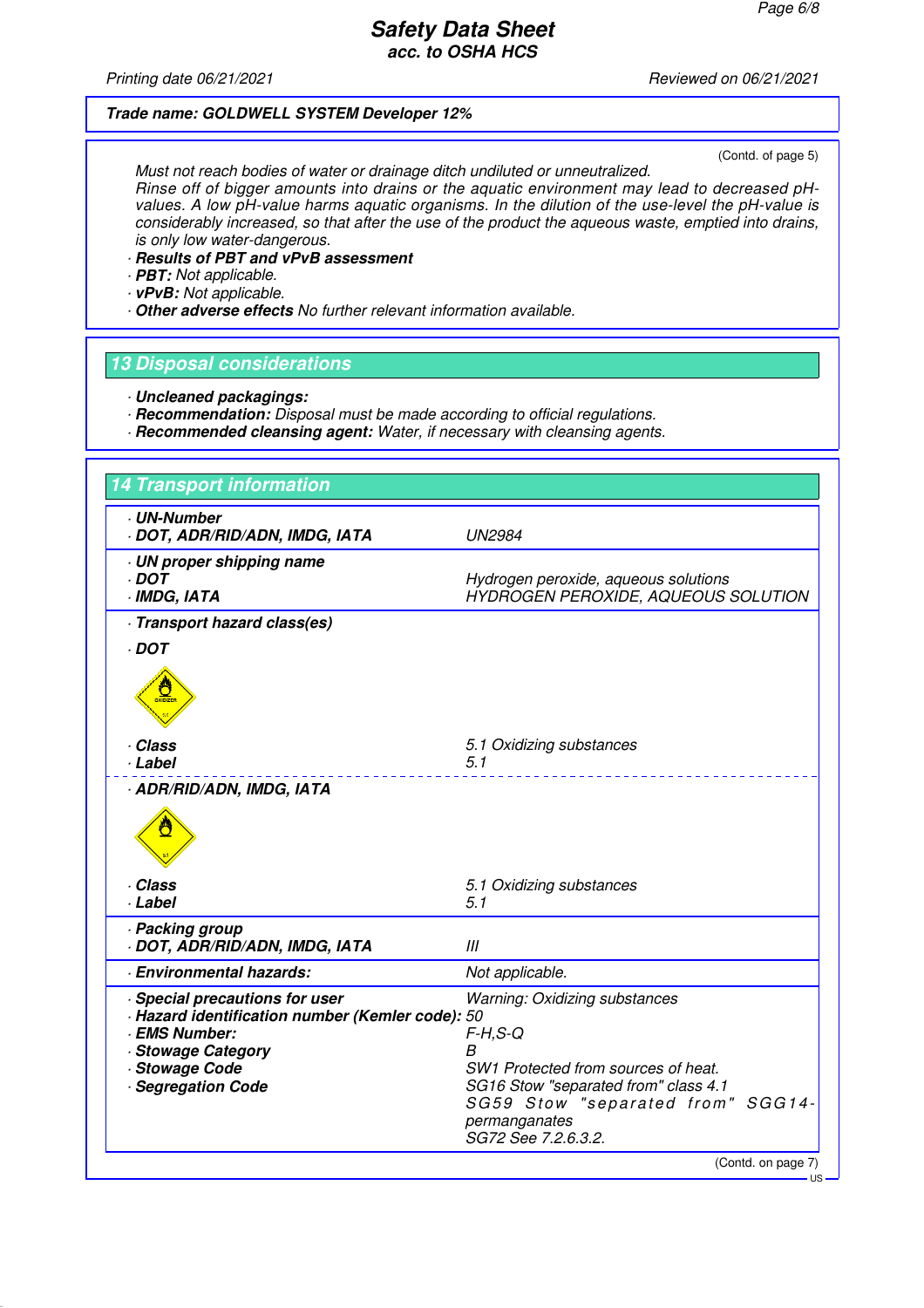Printing date 06/21/2021 **Printing date 06/21/2021** 

#### **Trade name: GOLDWELL SYSTEM Developer 12%**

|                                                                                   | (Contd. of page 6)                                                                                                        |
|-----------------------------------------------------------------------------------|---------------------------------------------------------------------------------------------------------------------------|
| Transport in bulk according to Annex II of<br><b>MARPOL73/78 and the IBC Code</b> | Not applicable.                                                                                                           |
| · Transport/Additional information:                                               |                                                                                                                           |
| · DOT<br><b>Quantity limitations</b>                                              | On passenger aircraft/rail: 2.5 L<br>On cargo aircraft only: 30 L                                                         |
| · ADR/RID/ADN<br><b>Excepted quantities (EQ)</b>                                  | Code: E1<br>Maximum net quantity per inner packaging: 30 ml<br>Maximum net quantity per outer packaging: 1000<br>ml       |
| · IMDG<br>Limited quantities (LQ)<br><b>Excepted quantities (EQ)</b>              | 5L<br>Code: E1<br>Maximum net quantity per inner packaging: 30 ml<br>Maximum net quantity per outer packaging: 1000<br>ml |
| · UN "Model Regulation":                                                          | UN 2984 HYDROGEN PEROXIDE, AQUEOUS<br>SOLUTION, 5.1, III                                                                  |

#### **15 Regulatory information**

· **Safety, health and environmental regulations/legislation specific for the substance or mixture**

No further relevant information available.

· **Sara**

· **Section 355 (extremely hazardous substances):** CAS: 7722-84-1 hydrogen peroxide solution

· **Section 313 (Specific toxic chemical listings):**

CAS: 7664-38-2 phosphoric acid

· **TSCA (Toxic Substances Control Act):**

All components have the value ACTIVE.

· **Hazardous Air Pollutants**

None of the ingredients is listed.

· **Chemicals known to cause cancer:**

None of the ingredients is listed.

· **Chemicals known to cause reproductive toxicity for females:**

None of the ingredients is listed.

· **Chemicals known to cause reproductive toxicity for males:**

None of the ingredients is listed.

· **Chemicals known to cause developmental toxicity:**

None of the ingredients is listed.

#### · **Carcinogenic categories**

· **EPA (Environmental Protection Agency)**

None of the ingredients is listed.

· **TLV (Threshold Limit Value)**

CAS: 7722-84-1 | hydrogen peroxide solution A3

(Contd. on page 8)

US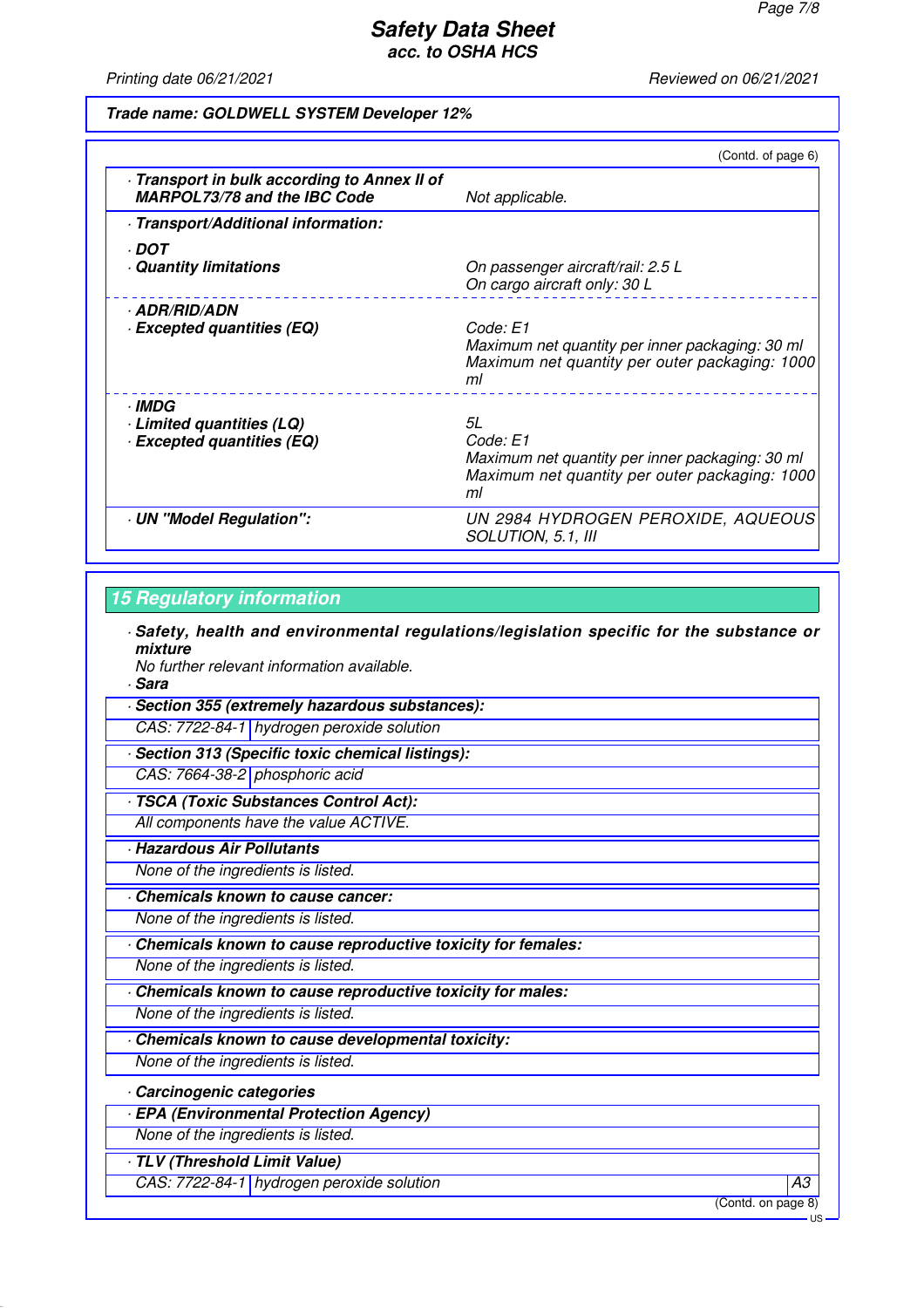(Contd. of page 7)

US

## **Safety Data Sheet acc. to OSHA HCS**

Printing date 06/21/2021 **Reviewed on 06/21/2021** 

**Trade name: GOLDWELL SYSTEM Developer 12%**

· **NIOSH-Ca (National Institute for Occupational Safety and Health)**

None of the ingredients is listed.

· **Chemical safety assessment:** A Chemical Safety Assessment has not been carried out.

#### **16 Other information**

This information is based on our present knowledge. However, this shall not constitute a guarantee for any specific product features and shall not establish a legally valid contractual relationship.

#### · **Relevant phrases**

H271 May cause fire or explosion; strong oxidizer. H302 Harmful if swallowed. H314 Causes severe skin burns and eye damage. H332 Harmful if inhaled.

· **Department issuing SDS:** Regulatory Affairs

· **Date of preparation / last revision** 06/21/2021 / 2

· **Abbreviations and acronyms:** ADR: Accord relatif au transport international des marchandises dangereuses par route (European Agreement Concerning the International Carriage of Dangerous Goods by Road) IMDG: International Maritime Code for Dangerous Goods DOT: US Department of Transportation IATA: International Air Transport Association EINECS: European Inventory of Existing Commercial Chemical Substances ELINCS: European List of Notified Chemical Substances CAS: Chemical Abstracts Service (division of the American Chemical Society) NFPA: National Fire Protection Association (USA) HMIS: Hazardous Materials Identification System (USA) VOC: Volatile Organic Compounds (USA, EU) PBT: Persistent, Bioaccumulative and Toxic vPvB: very Persistent and very Bioaccumulative NIOSH: National Institute for Occupational Safety OSHA: Occupational Safety & Health TLV: Threshold Limit Value PEL: Permissible Exposure Limit REL: Recommended Exposure Limit Ox. Lig. 1: Oxidizing liquids - Category 1 Acute Tox. 4: Acute toxicity – Category 4 Skin Corr. 1A: Skin corrosion/irritation – Category 1A Eye Dam. 1: Serious eye damage/eye irritation – Category 1 · **\* Data compared to the previous version altered.**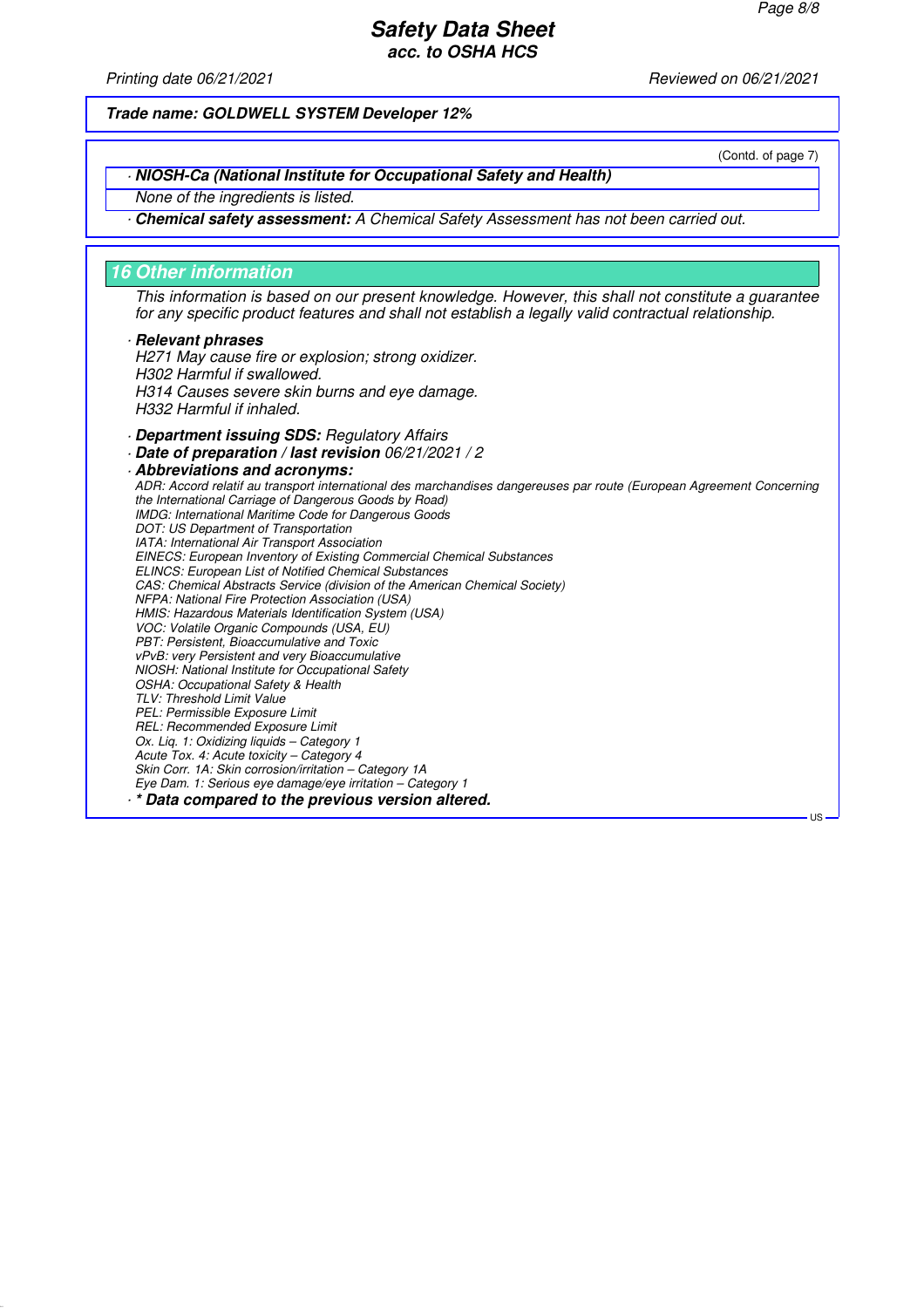Enriching lives, in harmony with nature.

**Safety Data Sheet acc. to OSHA HCS**

# Printing date 06/21/2021 **Reviewed on 06/21/2021**

# **1 Identification** · **Product identifier**

- · **Trade name: GOLDWELL SYSTEM Developer 9%**
- · **Article number:** 266163 1000ml / 266168 100ml
- · **Product category** PC39 Cosmetics, personal care products
- · **Application of the substance / the mixture** Hair cosmetics
- · **Manufacturer/Supplier:** Kao USA Inc. 2535 Spring Grove Avenue Cincinnati, Ohio 45214 / USA KaoGermanySDS@kao.com

· **Information department:** CHEMTREC

· **Emergency telephone number:** CHEMTREC (US): (0800) 424-9300 CHEMTREC (Outside US): +1 (703) 527-3887 (24h)

# \* **2 Hazard(s) identification**

# · **Classification of the substance or mixture**

Skin Corr. 1A H314 Causes severe skin burns and eye damage.

Eye Dam. 1 H318 Causes serious eye damage.

- · **Label elements**
- · **Hazard pictograms**



· **Signal word** Danger

· **Hazard-determining components of labeling:**

hydrogen peroxide solution

# · **Hazard statements**

H314 Causes severe skin burns and eye damage.

- · **Precautionary statements**
- P260 Do not breathe dusts or mists.<br>P264 Wash thoroughly after handling
- P264 Wash thoroughly after handling.<br>P280 Wear protective gloves / eve pro

Wear protective gloves / eye protection / face protection.

P301+P330+P331 If swallowed: Rinse mouth. Do NOT induce vomiting.

IF INHALED: Remove person to fresh air and keep comfortable for breathing. P305+P351+P338 If in eyes: Rinse cautiously with water for several minutes. Remove contact lenses, if present and easy to do. Continue rinsing.

- 
- P310 Immediately call a poison center/doctor.<br>P321 Specific treatment (see on this label). P321 Specific treatment (see on this label).<br>P363 Wash contaminated clothing before re-
- P363 Wash contaminated clothing before reuse.<br>P405 Store locked up.
- P405 Store locked up.<br>P501 Dispose of cor
- Dispose of contents/container in accordance with local/regional/national/ international regulations.
- · **Classification system:**

· **NFPA ratings (scale 0 - 4)**



(Contd. on page 2)

US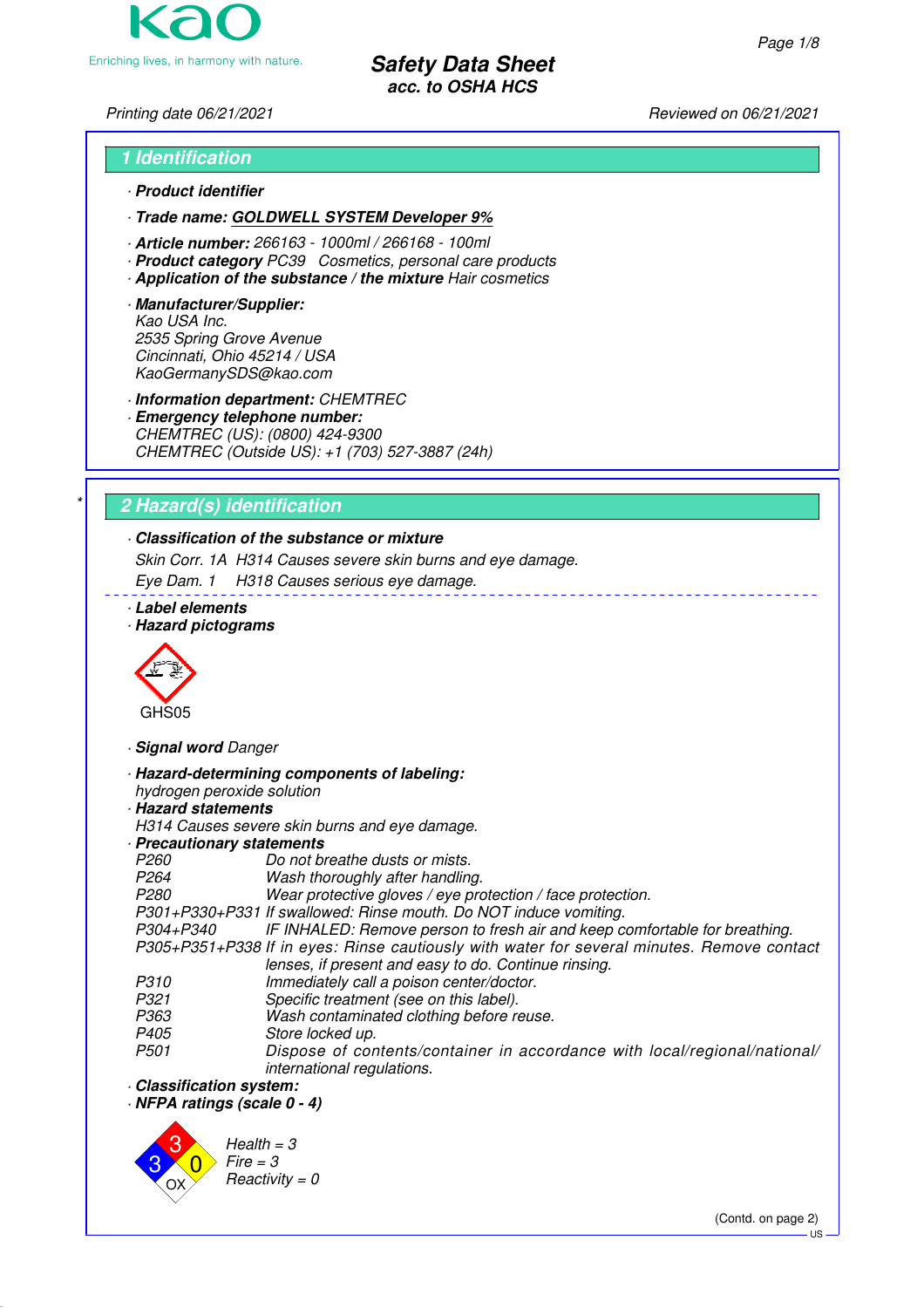≥8-<10%

# **Safety Data Sheet acc. to OSHA HCS**

Printing date 06/21/2021 **Reviewed on 06/21/2021** 

#### **Trade name: GOLDWELL SYSTEM Developer 9%**

The substance possesses oxidizing properties. · **HMIS-ratings (scale 0 - 4)**



· **Other hazards**

- · **Results of PBT and vPvB assessment**
- · **PBT:** Not applicable.
- · **vPvB:** Not applicable.

#### \* **3 Composition/information on ingredients**

- · **Chemical characterization: Mixtures**
- · **Description:** Mixture of the substances listed below with nonhazardous additions.

#### · **Dangerous components:**



### **4 First-aid measures**

- · **Description of first aid measures**
- · **General information:** No special measures required.
- · **After inhalation:** In case of unconsciousness place patient stably in side position for transportation.
- · **After skin contact:** Immediately wash with water and soap and rinse thoroughly.
- · **After eye contact:** Rinse opened eye for several minutes under running water.
- · **After swallowing:** Drink copious amounts of water and provide fresh air. Immediately call a doctor.
- · **Information for doctor:** Treat symptomatically.
- · **Most important symptoms and effects, both acute and delayed** No further relevant information available.
- · **Indication of any immediate medical attention and special treatment needed** No further relevant information available.

### \* **5 Fire-fighting measures**

- · **Extinguishing media**
- · **Suitable extinguishing agents:** Use fire fighting measures that suit the environment.
- · **Special hazards arising from the substance or mixture**
- Formation of toxic gases is possible during heating or in case of fire.
- · **Advice for firefighters**
- · **Protective equipment:**
- Mouth respiratory protective device.

Do not inhale explosion gases or combustion gases.

- Wear fully protective suit. · **Additional information**
- Dispose of fire debris and contaminated fire fighting water in accordance with official regulations. Collect contaminated fire fighting water separately. It must not enter the sewage system.

# **6 Accidental release measures**

· **Personal precautions, protective equipment and emergency procedures** Wear protective equipment. Keep unprotected persons away.

(Contd. on page 3)

(Contd. of page 1)

US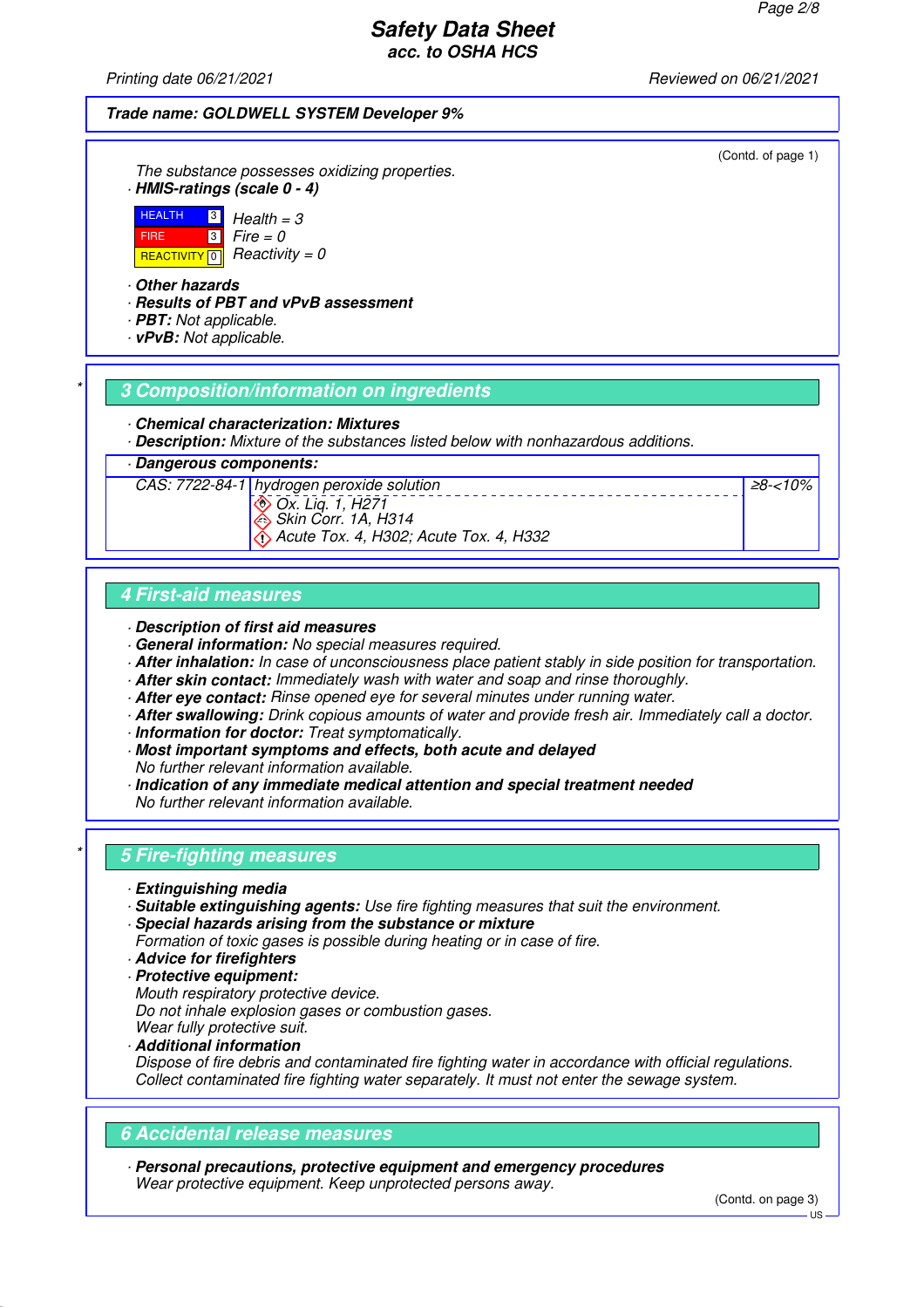Printing date 06/21/2021 **Reviewed on 06/21/2021** 

#### **Trade name: GOLDWELL SYSTEM Developer 9%**

(Contd. of page 2)

Dilute with plenty of water. Do not allow to penetrate the ground/soil. · **Methods and material for containment and cleaning up:** Use neutralizing agent. Dispose contaminated material as waste according to item 13. Absorb liquid components with liquid-binding material. · **Reference to other sections** See Section 7 for information on safe handling. See Section 8 for information on personal protection equipment.

# **7 Handling and storage**

See Section 13 for disposal information.

· **Environmental precautions:**

- · **Handling:**
- · **Precautions for safe handling** Ensure good ventilation/exhaustion at the workplace.
- · **Information about protection against explosions and fires:** Keep respiratory protective device available.
- · **Conditions for safe storage, including any incompatibilities**
- · **Storage:**
- · **Requirements to be met by storerooms and receptacles:** Store only in the original receptacle.
- · **Information about storage in one common storage facility:** Not required.
- · **Further information about storage conditions:** Store in cool, dry conditions in well sealed receptacles.
- · **Specific end use(s)** No further relevant information available.

# **8 Exposure controls/personal protection**

· **Additional information about design of technical systems:** No further data; see item 7.

· **Control parameters**

· **Components with limit values that require monitoring at the workplace:**

#### **CAS: 7722-84-1 hydrogen peroxide solution**

PEL Long-term value: 1.4 mg/m<sup>3</sup>, 1 ppm

- REL Long-term value: 1.4 mg/m<sup>3</sup>, 1 ppm
- TLV Long-term value: 1.4 mg/m<sup>3</sup>, 1 ppm

· **Additional information:** The lists that were valid during the creation were used as basis.

- · **Exposure controls**
- · **Personal protective equipment:**
- · **General protective and hygienic measures:** Immediately remove all soiled and contaminated clothing.

Wash hands before breaks and at the end of work. Avoid contact with the skin. Avoid contact with the eyes.

- · **Breathing equipment:** Not required.
- · **Protection of hands:**



Protective gloves

Check protective gloves prior to each use for their proper condition. The glove material has to be impermeable and resistant to the product/ the substance/ the preparation.

· **Material of gloves**

The selection of the suitable gloves does not only depend on the material, but also on further marks of quality and varies from manufacturer to manufacturer. As the product is a preparation of several

(Contd. on page 4)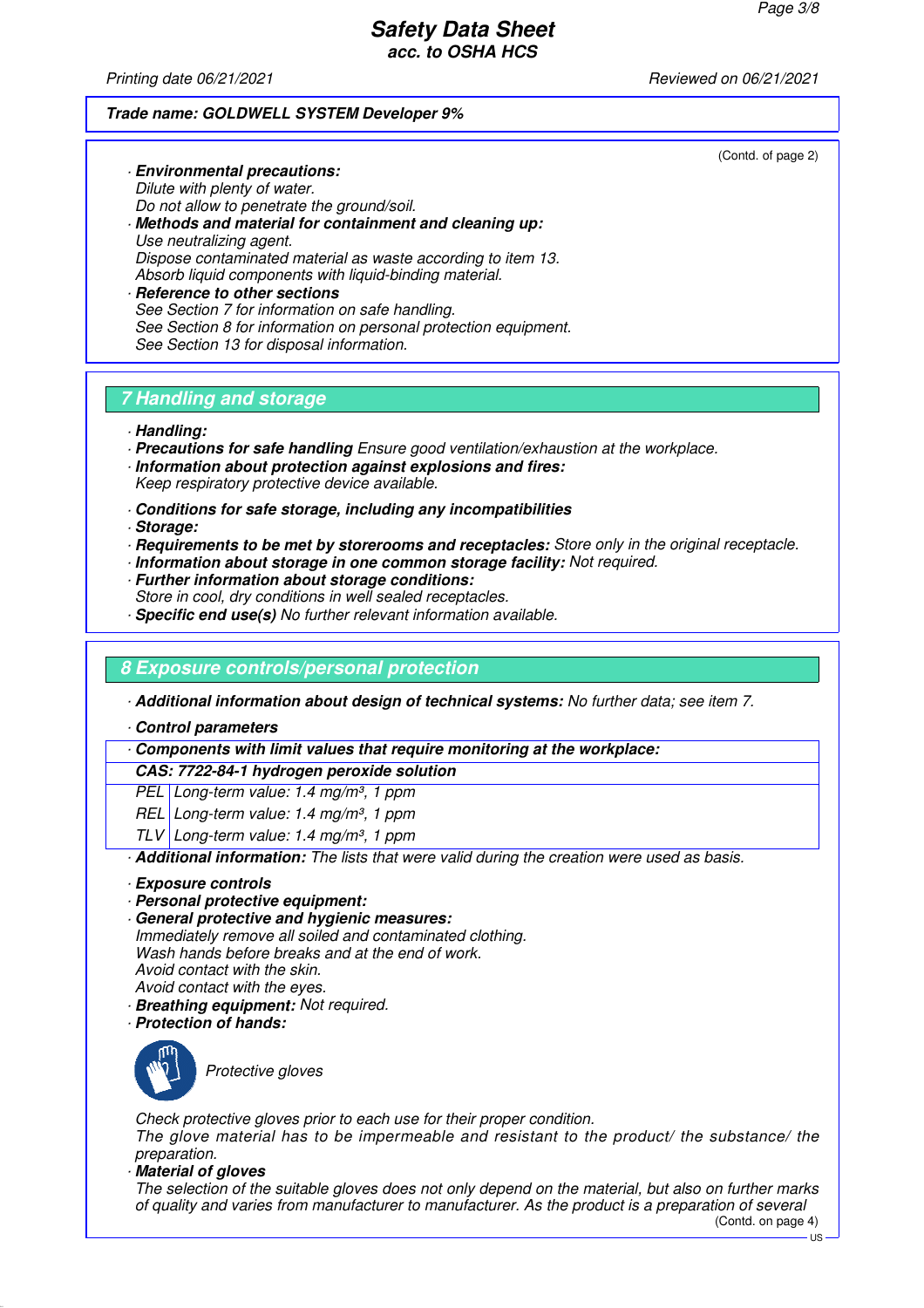Printing date 06/21/2021 Reviewed on 06/21/2021

#### **Trade name: GOLDWELL SYSTEM Developer 9%**

(Contd. of page 3) substances, the resistance of the glove material can not be calculated in advance and has therefore to be checked prior to the application.

· **Penetration time of glove material**

The exact break through time has to be found out by the manufacturer of the protective gloves and has to be observed.

· **Eye protection:**



Goggles recommended during refilling.

| Information on basic physical and chemical properties<br>General Information |                                               |
|------------------------------------------------------------------------------|-----------------------------------------------|
| · Appearance:<br>Form:                                                       | Viscous                                       |
| Color:                                                                       | Whitish                                       |
| · Odor:                                                                      | Characteristic                                |
| Odor threshold:                                                              | Not determined.                               |
| $\cdot$ pH-value at 20 $^{\circ}$ C (68 $^{\circ}$ F):                       | 1.9                                           |
| Change in condition                                                          |                                               |
| <b>Melting point/Melting range:</b>                                          | Undetermined.                                 |
| <b>Boiling point/Boiling range:</b>                                          | Undetermined.                                 |
| · Flash point:                                                               | Not applicable.                               |
| · Flammability (solid, gaseous):                                             | Not applicable.                               |
| Decomposition temperature:                                                   | Not determined.                               |
| · Auto igniting:                                                             | Product is not selfigniting.                  |
| Danger of explosion:                                                         | Product does not present an explosion hazard. |
| $\cdot$ Vapor pressure at 20 °C (68 °F):                                     | 23 hPa (17.3 mm Hg)                           |
| $\cdot$ Density at 20 $\rm{^{\circ}C}$ (68 $\rm{^{\circ}F}$ ):               | 1.023 $g/cm^3$ (8.53694 lbs/gal)              |
| · Relative density                                                           | Not determined.                               |
| · Vapor density                                                              | Not determined.                               |
| · Evaporation rate                                                           | Not determined.                               |
| · Solubility in / Miscibility with                                           |                                               |
| Water:                                                                       | Fully miscible.                               |
| - Partition coefficient (n-octanol/water): Not determined.                   |                                               |
| · Viscosity:                                                                 |                                               |
| Dynamic at 20 $\degree$ C (68 $\degree$ F):                                  | 3,750 mPas                                    |
| <b>Kinematic:</b>                                                            | Not determined.                               |
| · Solvent content:                                                           |                                               |
| Organic solvents:                                                            | 0.00 %                                        |
| Water:                                                                       | 88.7%                                         |
| <b>VOC content:</b>                                                          | 0.00%                                         |
| <b>Solids content:</b>                                                       | 6.6%                                          |
| Other information                                                            | No further relevant information available.    |

(Contd. on page 5)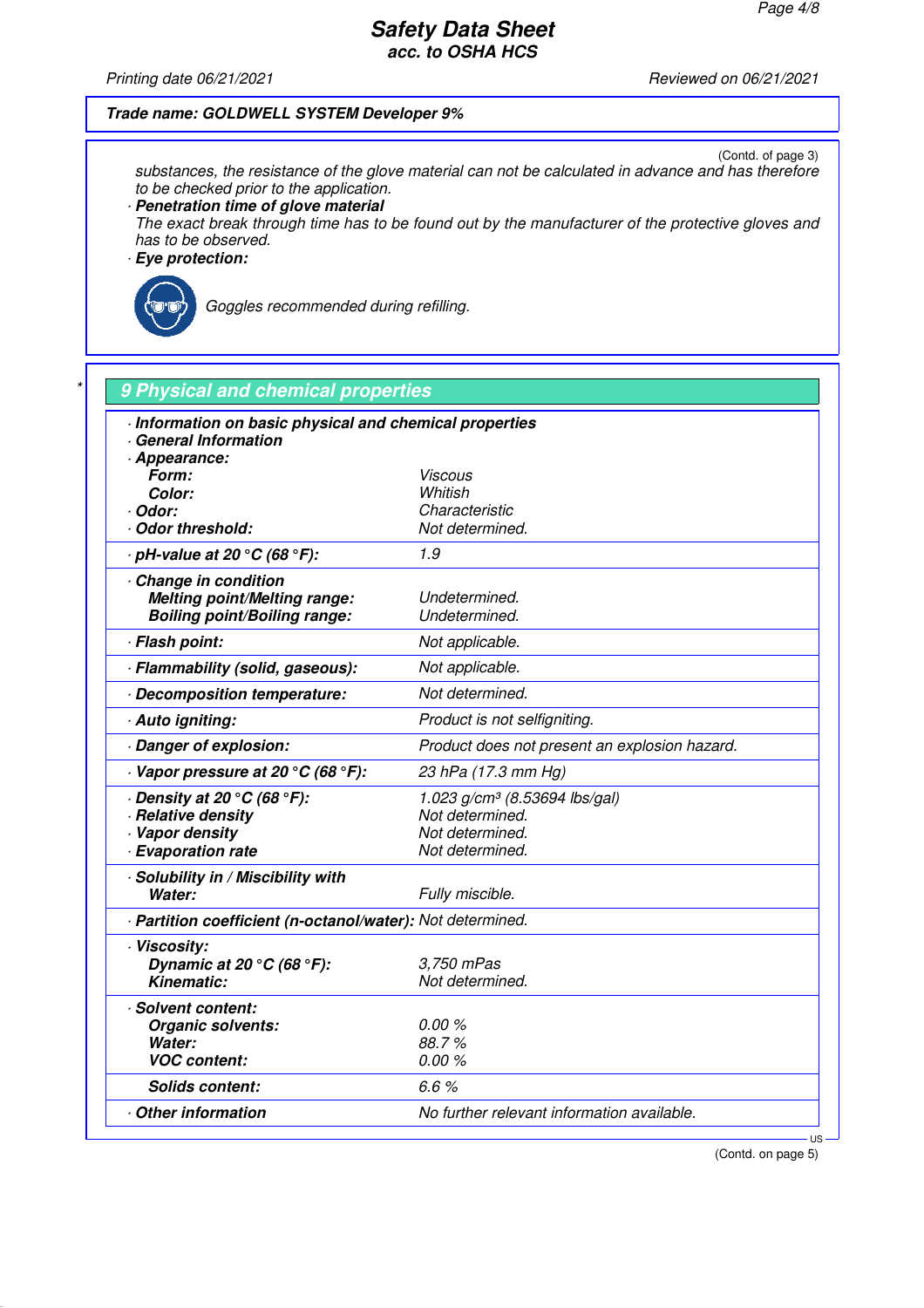Printing date 06/21/2021 **Reviewed on 06/21/2021** 

#### **Trade name: GOLDWELL SYSTEM Developer 9%**

(Contd. of page 4)

## **10 Stability and reactivity**

#### · **Reactivity**

No dangerous reactions known if used as directed. No further relevant information available.

- · **Chemical stability** The product is stable under standard conditions.
- · **Thermal decomposition / conditions to be avoided:** No decomposition if used according to specifications.
- · **Possibility of hazardous reactions** No dangerous reactions known.
- · **Conditions to avoid** No further relevant information available.
- · **Incompatible materials:** No further relevant information available.

· **Hazardous decomposition products:** No dangerous decomposition products known.

### **11 Toxicological information**

- · **Information on toxicological effects**
- · **Acute toxicity:**
- · **Primary irritant effect:**
- · **on the skin:** Strong caustic effect on skin and mucous membranes.
- · **on the eye:**
- Strong caustic effect.
- Strong irritant with the danger of severe eve injury.
- · **Sensitization:** No sensitizing effects known.

#### · **Additional toxicological information:**

The product shows the following dangers according to internally approved calculation methods for preparations:

When used and handled according to specifications, the product does not have any harmful effects according to our experience and the information provided to us.

Corrosive

Irritant

Swallowing will lead to a strong caustic effect on mouth and throat and to the danger of perforation of esophagus and stomach.

#### · **Carcinogenic categories**

- · **IARC (International Agency for Research on Cancer)**
- CAS: 7722-84-1 hydrogen peroxide solution 3
- · **NTP (National Toxicology Program)**
- None of the ingredients is listed.
- · **OSHA-Ca (Occupational Safety & Health Administration)**

None of the ingredients is listed.

# **12 Ecological information**

#### · **Toxicity**

- · **Aquatic toxicity:** No further relevant information available.
- · **Persistence and degradability** No further relevant information available.
- · **Behavior in environmental systems:**
- · **Bioaccumulative potential** No further relevant information available.
- · **Mobility in soil** No further relevant information available.
- · **Additional ecological information:**
- · **General notes:**
- Water hazard class 1 (Self-assessment): slightly hazardous for water

Do not allow undiluted product or large quantities of it to reach ground water, water course or sewage system.

(Contd. on page 6)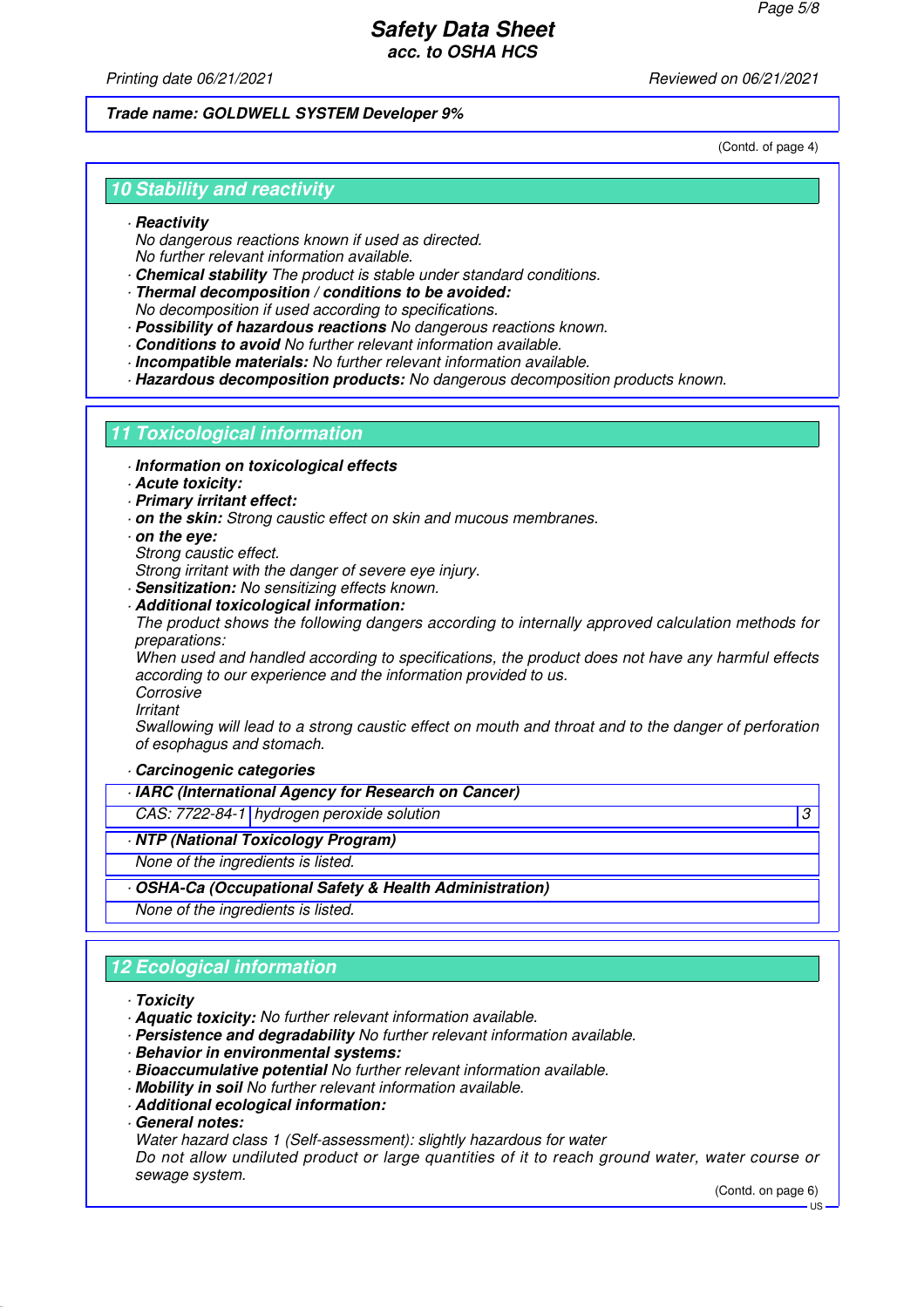Printing date 06/21/2021 **Printing date 06/21/2021** 

### **Trade name: GOLDWELL SYSTEM Developer 9%**

(Contd. of page 5)

Must not reach bodies of water or drainage ditch undiluted or unneutralized. Rinse off of bigger amounts into drains or the aquatic environment may lead to decreased pHvalues. A low pH-value harms aquatic organisms. In the dilution of the use-level the pH-value is considerably increased, so that after the use of the product the aqueous waste, emptied into drains, is only low water-dangerous.

- · **Results of PBT and vPvB assessment**
- · **PBT:** Not applicable.
- · **vPvB:** Not applicable.
- · **Other adverse effects** No further relevant information available.

#### **13 Disposal considerations**

- · **Uncleaned packagings:**
- · **Recommendation:** Disposal must be made according to official regulations.
- · **Recommended cleansing agent:** Water, if necessary with cleansing agents.

| <b>14 Transport information</b>                                                                                                                                        |                                                                                                                                                                                                                     |
|------------------------------------------------------------------------------------------------------------------------------------------------------------------------|---------------------------------------------------------------------------------------------------------------------------------------------------------------------------------------------------------------------|
| <b>UN-Number</b><br>DOT, ADR/RID/ADN, IMDG, IATA                                                                                                                       | <b>UN2984</b>                                                                                                                                                                                                       |
| · UN proper shipping name<br>· DOT<br>· IMDG, IATA                                                                                                                     | Hydrogen peroxide, aqueous solutions<br>HYDROGEN PEROXIDE, AQUEOUS SOLUTION                                                                                                                                         |
| · Transport hazard class(es)                                                                                                                                           |                                                                                                                                                                                                                     |
| $\cdot$ DOT<br>$\frac{1}{\sqrt{2}}$                                                                                                                                    |                                                                                                                                                                                                                     |
| · Class<br>· Label                                                                                                                                                     | 5.1 Oxidizing substances<br>5.1                                                                                                                                                                                     |
| · ADR/RID/ADN, IMDG, IATA                                                                                                                                              |                                                                                                                                                                                                                     |
| · Class<br>· Label                                                                                                                                                     | 5.1 Oxidizing substances<br>5.1                                                                                                                                                                                     |
| · Packing group<br>· DOT, ADR/RID/ADN, IMDG, IATA                                                                                                                      | III                                                                                                                                                                                                                 |
| · Environmental hazards:                                                                                                                                               | Not applicable.                                                                                                                                                                                                     |
| · Special precautions for user<br>- Hazard identification number (Kemler code): 50<br>· EMS Number:<br><b>Stowage Category</b><br>· Stowage Code<br>· Segregation Code | <b>Warning: Oxidizing substances</b><br>$F-H, S-Q$<br>R<br>SW1 Protected from sources of heat.<br>SG16 Stow "separated from" class 4.1<br>SG59 Stow "separated from" SGG14-<br>permanganates<br>SG72 See 7.2.6.3.2. |
|                                                                                                                                                                        | (Contd. on page 7)                                                                                                                                                                                                  |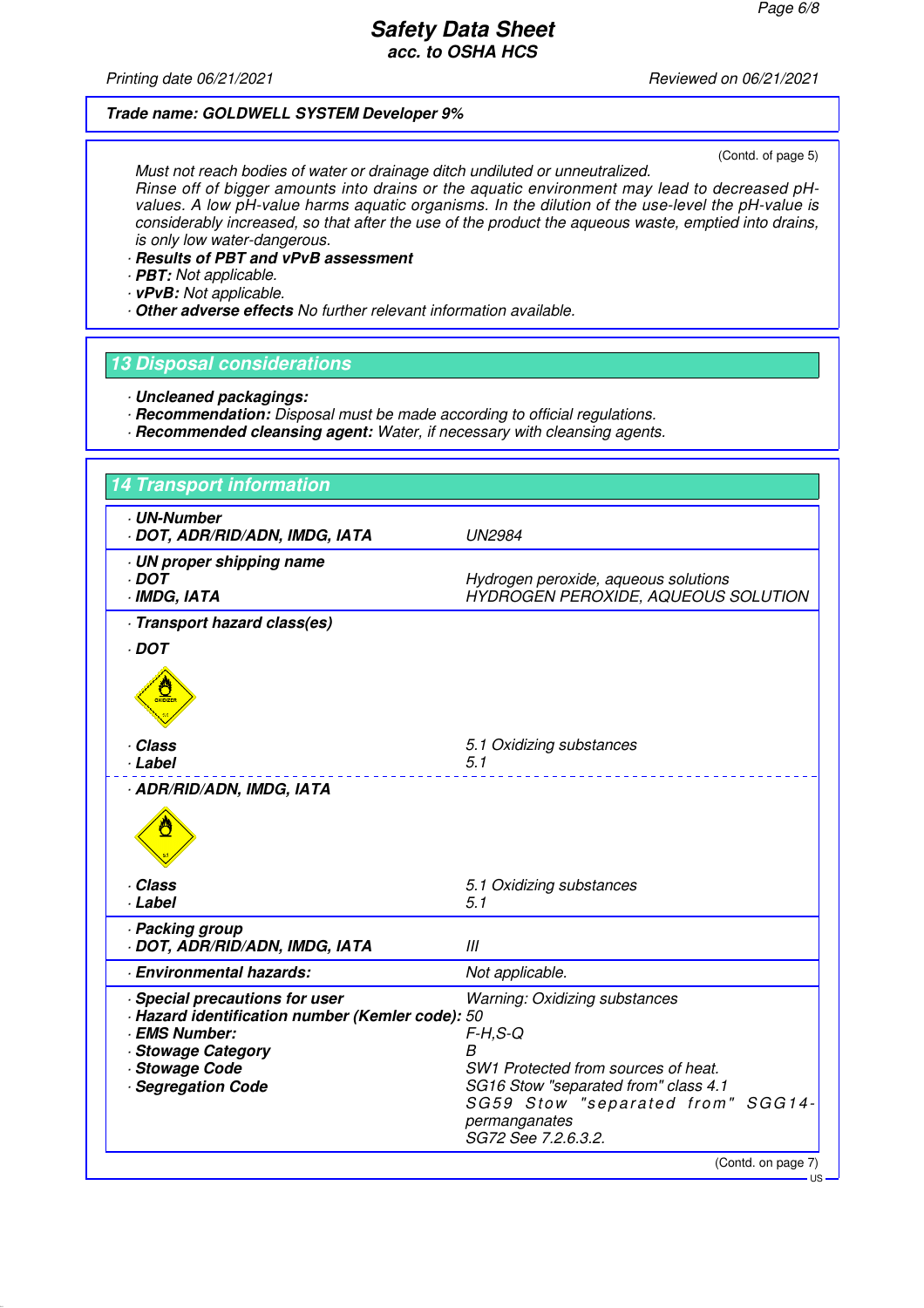Printing date 06/21/2021 **Printing date 06/21/2021** 

#### **Trade name: GOLDWELL SYSTEM Developer 9%**

|                                                                                   | (Contd. of page 6)                                                                                                        |
|-----------------------------------------------------------------------------------|---------------------------------------------------------------------------------------------------------------------------|
| Transport in bulk according to Annex II of<br><b>MARPOL73/78 and the IBC Code</b> | Not applicable.                                                                                                           |
| · Transport/Additional information:                                               |                                                                                                                           |
| · DOT<br><b>Quantity limitations</b>                                              | On passenger aircraft/rail: 2.5 L<br>On cargo aircraft only: 30 L                                                         |
| · ADR/RID/ADN<br><b>Excepted quantities (EQ)</b>                                  | Code: E1<br>Maximum net quantity per inner packaging: 30 ml<br>Maximum net quantity per outer packaging: 1000<br>ml       |
| · IMDG<br>Limited quantities (LQ)<br><b>Excepted quantities (EQ)</b>              | 5L<br>Code: E1<br>Maximum net quantity per inner packaging: 30 ml<br>Maximum net quantity per outer packaging: 1000<br>ml |
| UN "Model Regulation":                                                            | UN 2984 HYDROGEN PEROXIDE, AQUEOUS<br>SOLUTION, 5.1, III                                                                  |

#### **15 Regulatory information**

· **Safety, health and environmental regulations/legislation specific for the substance or mixture**

No further relevant information available.

· **Sara**

· **Section 355 (extremely hazardous substances):** CAS: 7722-84-1 hydrogen peroxide solution

· **Section 313 (Specific toxic chemical listings):**

CAS: 7664-38-2 phosphoric acid

· **TSCA (Toxic Substances Control Act):**

All components have the value ACTIVE.

· **Hazardous Air Pollutants**

None of the ingredients is listed.

· **Chemicals known to cause cancer:**

None of the ingredients is listed.

· **Chemicals known to cause reproductive toxicity for females:**

None of the ingredients is listed.

· **Chemicals known to cause reproductive toxicity for males:**

None of the ingredients is listed.

· **Chemicals known to cause developmental toxicity:**

None of the ingredients is listed.

#### · **Carcinogenic categories**

· **EPA (Environmental Protection Agency)**

None of the ingredients is listed.

· **TLV (Threshold Limit Value)**

CAS: 7722-84-1 | hydrogen peroxide solution A3

(Contd. on page 8)

US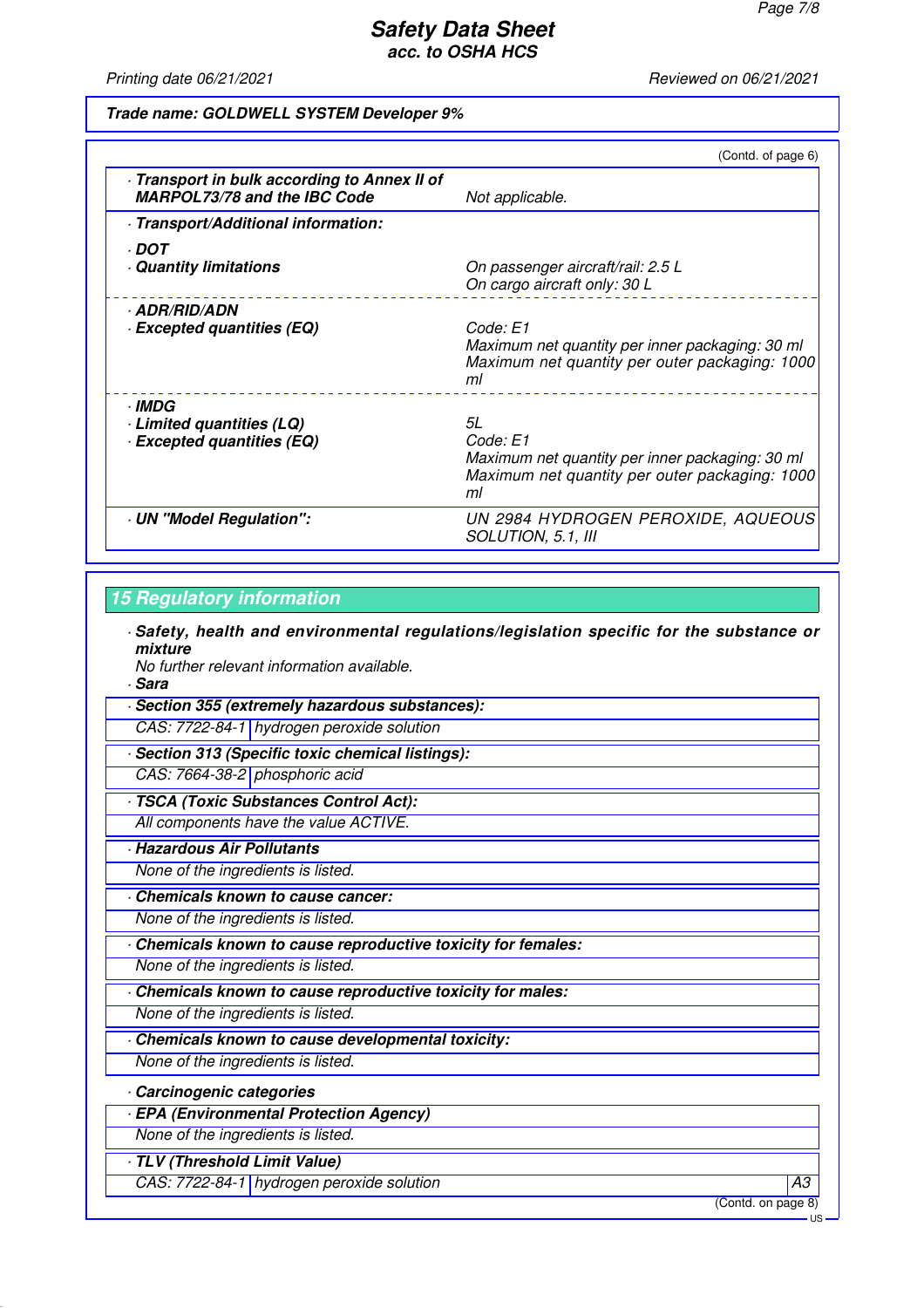(Contd. of page 7)

US

# **Safety Data Sheet acc. to OSHA HCS**

Printing date 06/21/2021 **Reviewed on 06/21/2021** 

**Trade name: GOLDWELL SYSTEM Developer 9%**

#### · **NIOSH-Ca (National Institute for Occupational Safety and Health)**

None of the ingredients is listed.

· **Chemical safety assessment:** A Chemical Safety Assessment has not been carried out.

#### **16 Other information**

This information is based on our present knowledge. However, this shall not constitute a guarantee for any specific product features and shall not establish a legally valid contractual relationship.

#### · **Relevant phrases**

H271 May cause fire or explosion; strong oxidizer. H302 Harmful if swallowed. H314 Causes severe skin burns and eye damage. H332 Harmful if inhaled.

· **Department issuing SDS:** Regulatory Affairs

· **Date of preparation / last revision** 06/21/2021 / 1

· **Abbreviations and acronyms:** ADR: Accord relatif au transport international des marchandises dangereuses par route (European Agreement Concerning the International Carriage of Dangerous Goods by Road) IMDG: International Maritime Code for Dangerous Goods DOT: US Department of Transportation IATA: International Air Transport Association EINECS: European Inventory of Existing Commercial Chemical Substances ELINCS: European List of Notified Chemical Substances CAS: Chemical Abstracts Service (division of the American Chemical Society) NFPA: National Fire Protection Association (USA) HMIS: Hazardous Materials Identification System (USA) VOC: Volatile Organic Compounds (USA, EU) PBT: Persistent, Bioaccumulative and Toxic vPvB: very Persistent and very Bioaccumulative NIOSH: National Institute for Occupational Safety OSHA: Occupational Safety & Health TLV: Threshold Limit Value PEL: Permissible Exposure Limit REL: Recommended Exposure Limit Ox. Lig. 1: Oxidizing liquids - Category 1 Acute Tox. 4: Acute toxicity – Category 4 Skin Corr. 1A: Skin corrosion/irritation – Category 1A Eye Dam. 1: Serious eye damage/eye irritation – Category 1 · **\* Data compared to the previous version altered.**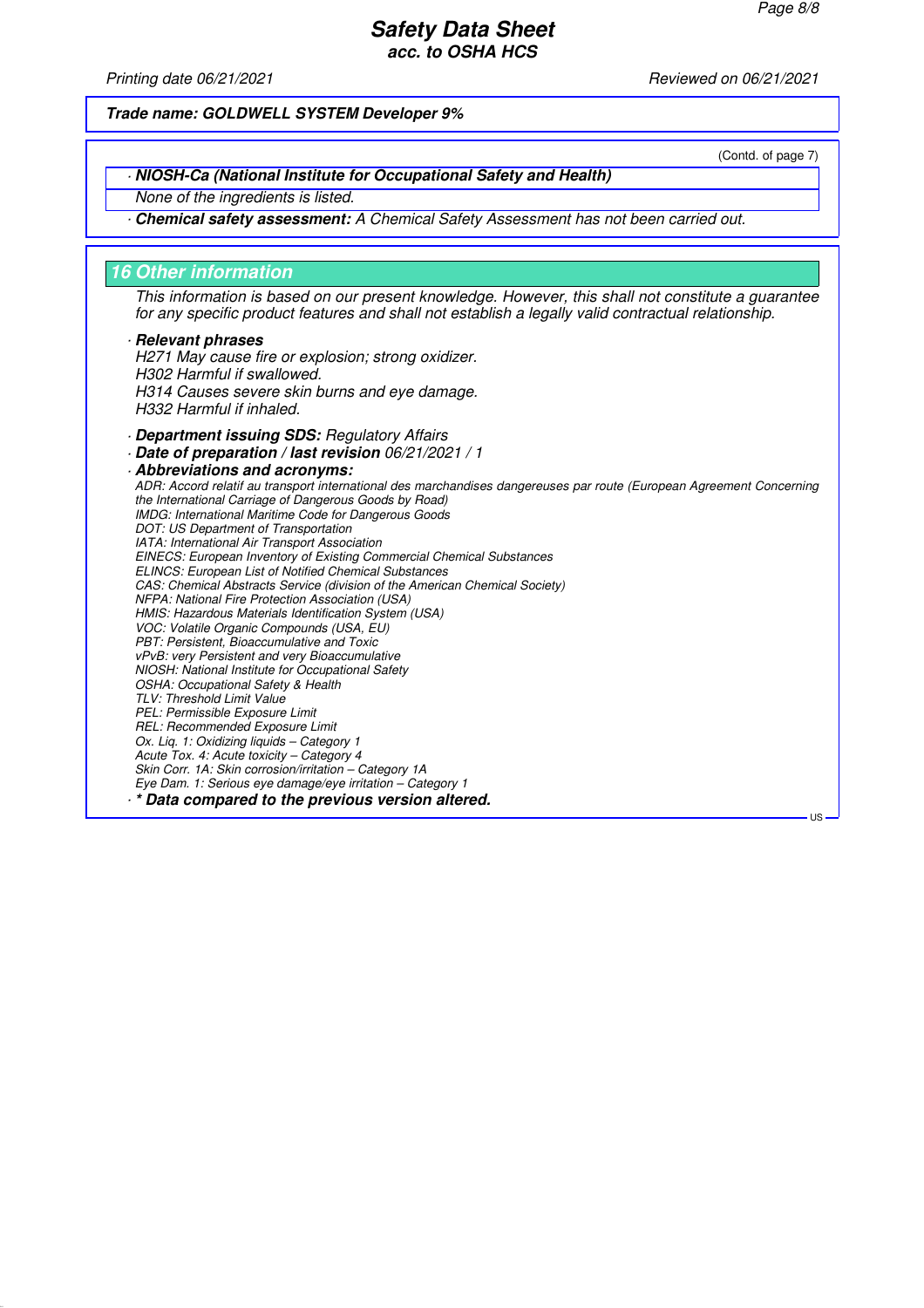Enriching lives, in harmony with nature.

**Safety Data Sheet acc. to OSHA HCS**

Printing date 06/18/2021 **Printing date 06/18/2021** Reviewed on 06/18/2021

# **1 Identification** · **Product identifier**

· **Trade name: GOLDWELL SYSTEM Developer 3%**

- · **Article number:** 266161 1000ml
- · **Product category** PC39 Cosmetics, personal care products
- · **Application of the substance / the mixture** Hair cosmetics
- · **Manufacturer/Supplier:** Kao USA Inc. 2535 Spring Grove Avenue Cincinnati, Ohio 45214 / USA KaoGermanySDS@kao.com

· **Information department:** CHEMTREC

· **Emergency telephone number:** CHEMTREC (US): (0800) 424-9300 CHEMTREC (Outside US): +1 (703) 527-3887 (24h)

# \* **2 Hazard(s) identification**

# · **Classification of the substance or mixture**

The product is not classified, according to the Globally Harmonized System (GHS).

- · **Label elements**
- · **Hazard pictograms** Void
- · **Signal word** Void
- · **Hazard statements** Void
- · **Classification system:**
- · **NFPA ratings (scale 0 4)**





· **HMIS-ratings (scale 0 - 4)**

**HEALTH**  FIRE REACTIVITY  $\boxed{0}$  Reactivity = 0  $\boxed{0}$  $\boxed{0}$  $Health = 3$  $Fire = 0$ 

- · **Other hazards**
- · **Results of PBT and vPvB assessment**
- · **PBT:** Not applicable.
- · **vPvB:** Not applicable.

# \* **3 Composition/information on ingredients**

· **Chemical characterization: Mixtures**

· **Description:** Mixture of the substances listed below with nonhazardous additions.





(Contd. on page 2)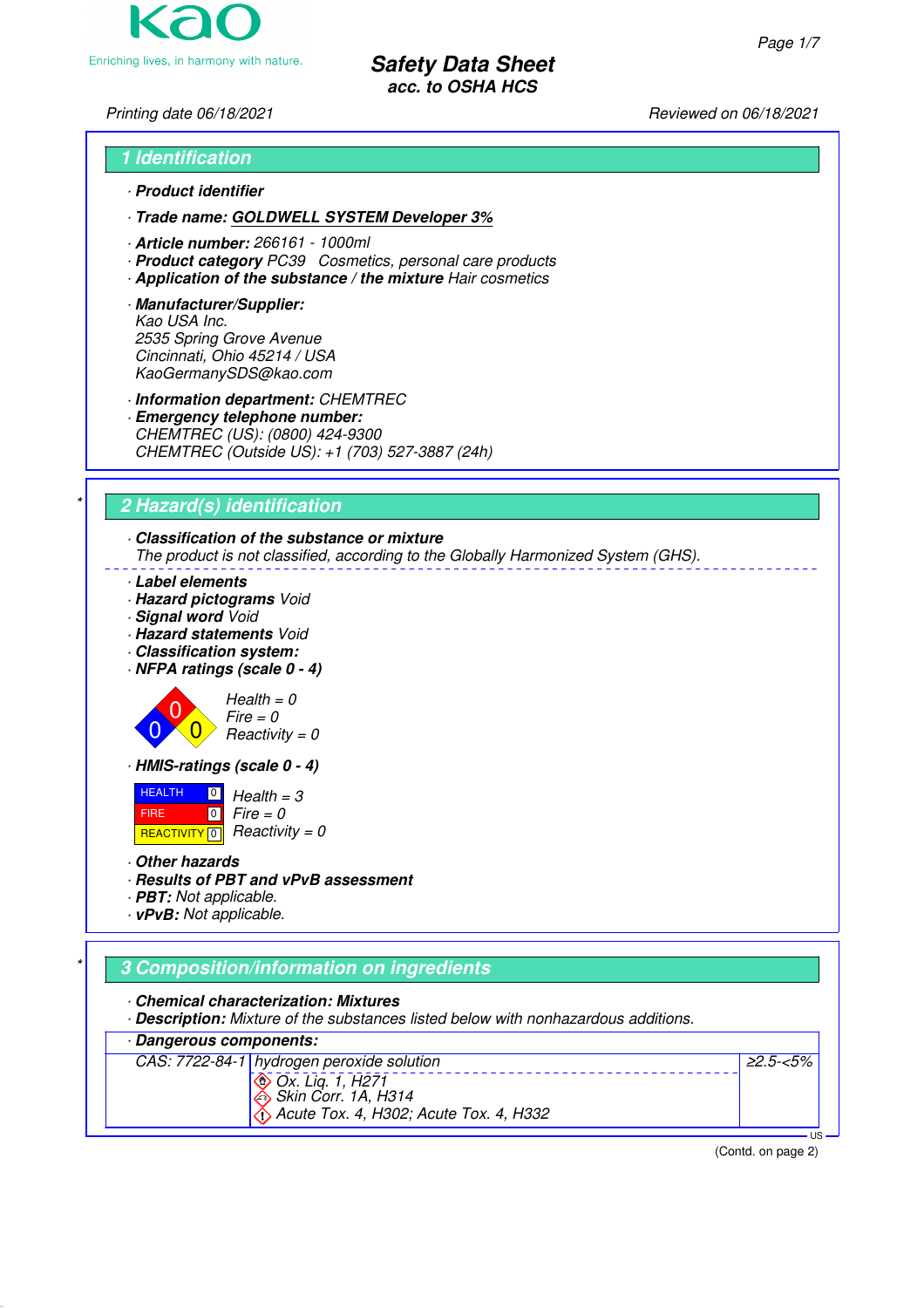Printing date 06/18/2021 **Printing date 06/18/2021** Reviewed on 06/18/2021

#### **Trade name: GOLDWELL SYSTEM Developer 3%**

(Contd. of page 1)

### **4 First-aid measures**

- · **Description of first aid measures**
- · **General information:** No special measures required.
- · **After inhalation:** Supply fresh air; consult doctor in case of complaints.
- · **After skin contact:** Immediately rinse with water. Generally the product does not irritate the skin.
- · **After eye contact:** Rinse opened eye for several minutes under running water.
- · **After swallowing:** If symptoms persist consult doctor.
- · **Information for doctor:** Treat symptomatically.
- · **Most important symptoms and effects, both acute and delayed** No further relevant information available.
- · **Indication of any immediate medical attention and special treatment needed** No further relevant information available.

# \* **5 Fire-fighting measures**

- · **Extinguishing media**
- · **Suitable extinguishing agents:** Use fire fighting measures that suit the environment. · **Special hazards arising from the substance or mixture**
- Formation of toxic gases is possible during heating or in case of fire.
- · **Advice for firefighters**
- · **Protective equipment:**
- Mouth respiratory protective device.
- Do not inhale explosion gases or combustion gases.
- Wear fully protective suit. · **Additional information**

Dispose of fire debris and contaminated fire fighting water in accordance with official regulations. Collect contaminated fire fighting water separately. It must not enter the sewage system.

# **6 Accidental release measures**

- · **Personal precautions, protective equipment and emergency procedures** Wear protective equipment. Keep unprotected persons away.
- · **Environmental precautions:** Dilute with plenty of water.
- Do not allow to penetrate the ground/soil.
- · **Methods and material for containment and cleaning up:** Absorb liquid components with liquid-binding material.
- · **Reference to other sections** See Section 7 for information on safe handling. See Section 8 for information on personal protection equipment. See Section 13 for disposal information.

# **7 Handling and storage**

- · **Handling:**
- · **Precautions for safe handling** No special precautions are necessary if used correctly.
- · **Information about protection against explosions and fires:** No special measures required.
- · **Conditions for safe storage, including any incompatibilities**

· **Storage:**

- · **Requirements to be met by storerooms and receptacles:** Store only in the original receptacle.
- · **Information about storage in one common storage facility:** Not required.

(Contd. on page 3)

 $H<sub>S</sub>$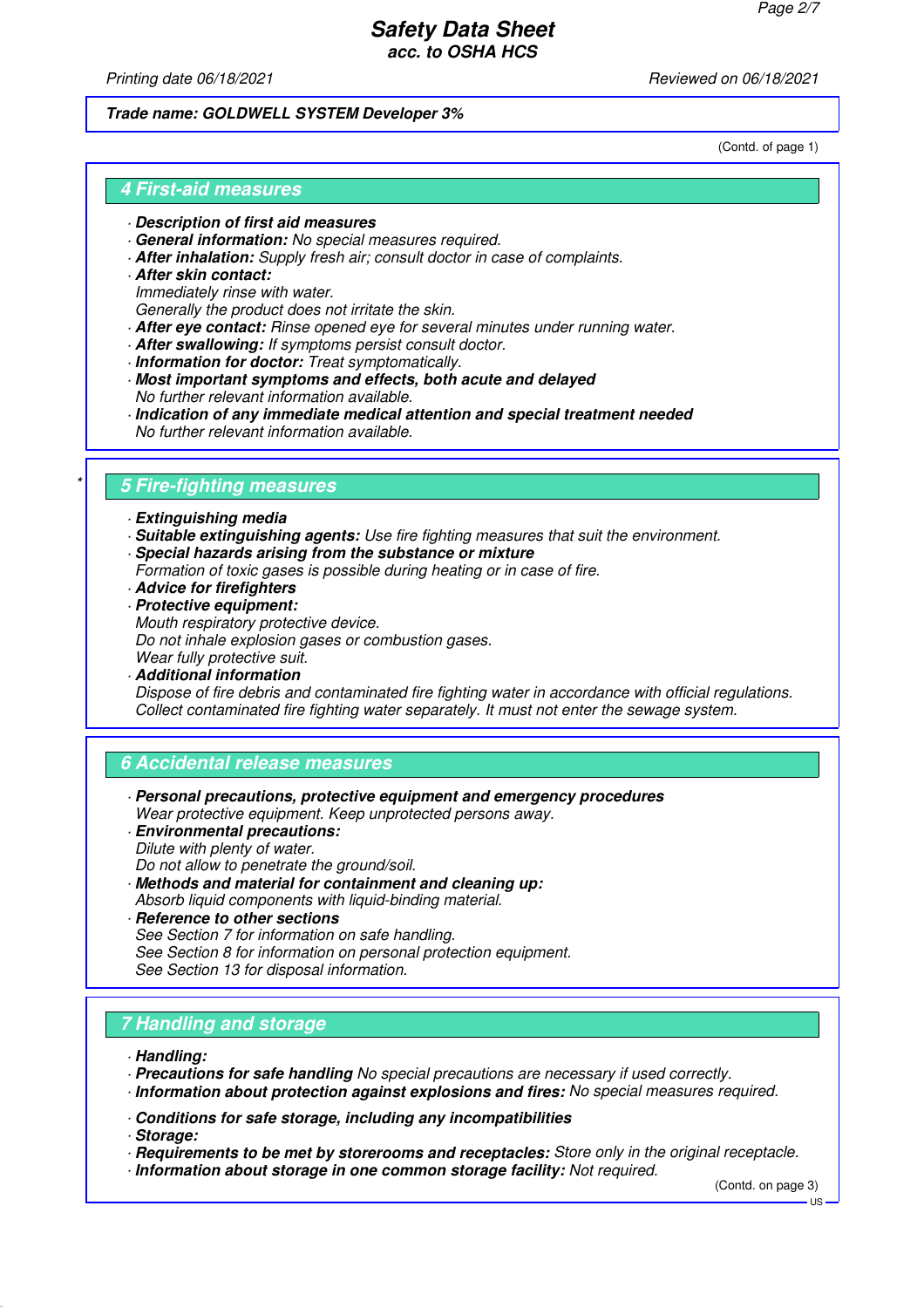(Contd. of page 2)

US

# **Safety Data Sheet acc. to OSHA HCS**

Printing date 06/18/2021 **Printing date 06/18/2021** Reviewed on 06/18/2021

#### **Trade name: GOLDWELL SYSTEM Developer 3%**

- · **Further information about storage conditions:**
- Store in cool, dry conditions in well sealed receptacles.
- · **Specific end use(s)** No further relevant information available.

### **8 Exposure controls/personal protection**

· **Additional information about design of technical systems:** No further data; see item 7.

- · **Control parameters**
- · **Components with limit values that require monitoring at the workplace:**

### **CAS: 7722-84-1 hydrogen peroxide solution**

PEL Long-term value: 1.4 mg/m<sup>3</sup>, 1 ppm

- REL Long-term value:  $1.4$  mg/m<sup>3</sup>, 1 ppm
- TLV Long-term value: 1.4 mg/m<sup>3</sup>, 1 ppm

· **Additional information:** The lists that were valid during the creation were used as basis.

- · **Exposure controls**
- · **Personal protective equipment:**
- · **General protective and hygienic measures:**

The usual precautionary measures for handling chemicals should be followed.

- · **Breathing equipment:** Not required.
- · **Protection of hands:**



Protective aloves

Check protective gloves prior to each use for their proper condition.

The glove material has to be impermeable and resistant to the product/ the substance/ the preparation.

· **Material of gloves**

The selection of the suitable gloves does not only depend on the material, but also on further marks of quality and varies from manufacturer to manufacturer. As the product is a preparation of several substances, the resistance of the glove material can not be calculated in advance and has therefore to be checked prior to the application.

· **Penetration time of glove material**

The exact break through time has to be found out by the manufacturer of the protective gloves and has to be observed.

· **Eye protection:**



Goggles recommended during refilling.

# \* **9 Physical and chemical properties** · **Information on basic physical and chemical properties** · **General Information** · **Appearance: Form:** Liquid **Color:** Whitish · **Odor:** Characteristic · **Odor threshold:** Not determined. · **pH-value at 20 °C (68 °F):** 2.8 (Contd. on page 4)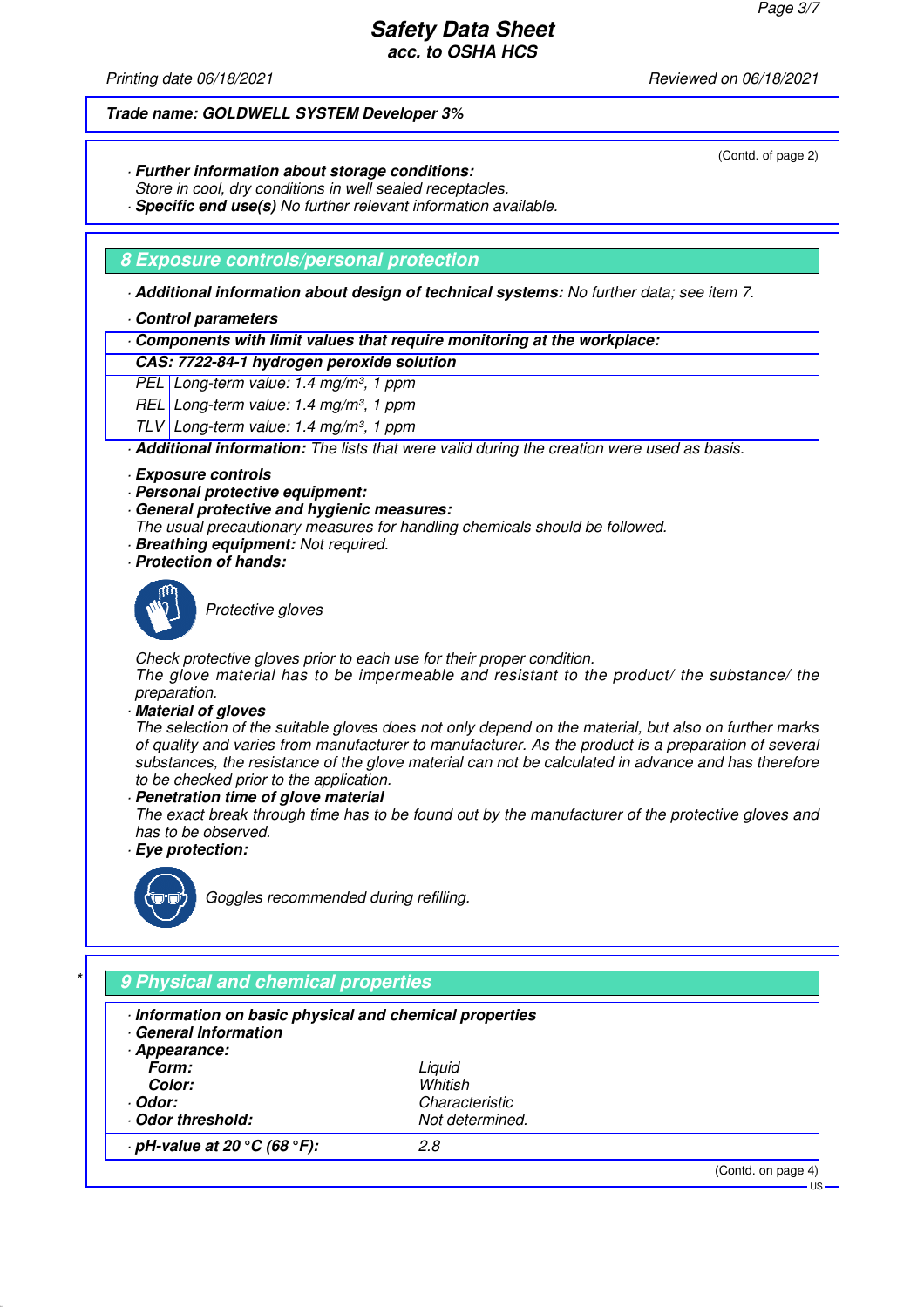Printing date 06/18/2021 **Printing date 06/18/2021** Reviewed on 06/18/2021

#### **Trade name: GOLDWELL SYSTEM Developer 3%**

|                                                                                                                         | (Contd. of page 3)                                                                                 |
|-------------------------------------------------------------------------------------------------------------------------|----------------------------------------------------------------------------------------------------|
| Change in condition<br><b>Melting point/Melting range:</b><br><b>Boiling point/Boiling range:</b>                       | Undetermined.<br>Undetermined.                                                                     |
| · Flash point:                                                                                                          | Not applicable.                                                                                    |
| · Flammability (solid, gaseous):                                                                                        | Not applicable.                                                                                    |
| Decomposition temperature:                                                                                              | Not determined.                                                                                    |
| · Auto igniting:                                                                                                        | Product is not selfigniting.                                                                       |
| Danger of explosion:                                                                                                    | Product does not present an explosion hazard.                                                      |
| $\cdot$ Vapor pressure at 20 °C (68 °F):                                                                                | 23 hPa (17.3 mm Hg)                                                                                |
| $\cdot$ Density at 20 $^{\circ}$ C (68 $^{\circ}$ F):<br>· Relative density<br>Vapor density<br><b>Evaporation rate</b> | 1.023 g/cm <sup>3</sup> (8.53694 lbs/gal)<br>Not determined.<br>Not determined.<br>Not determined. |
| · Solubility in / Miscibility with<br>Water:                                                                            | Fully miscible.                                                                                    |
| · Partition coefficient (n-octanol/water): Not determined.                                                              |                                                                                                    |
| · Viscosity:<br>Dynamic at 20 $\degree$ C (68 $\degree$ F):<br>Kinematic:                                               | 3,750 mPas<br>Not determined.                                                                      |
| · Solvent content:<br>Organic solvents:<br>Water:<br><b>VOC content:</b>                                                | 0.00%<br>93.0%<br>0.00%                                                                            |
| <b>Solids content:</b>                                                                                                  | 2.4%                                                                                               |
| Other information                                                                                                       | No further relevant information available.                                                         |

### **10 Stability and reactivity**

### · **Reactivity**

No dangerous reactions known if used as directed. No further relevant information available.

- · **Chemical stability** The product is stable under standard conditions.
- · **Thermal decomposition / conditions to be avoided:** No decomposition if used according to specifications.
- · **Possibility of hazardous reactions** No dangerous reactions known.
- · **Conditions to avoid** No further relevant information available.
- · **Incompatible materials:** No further relevant information available.
- · **Hazardous decomposition products:** No dangerous decomposition products known.

### **11 Toxicological information**

- · **Information on toxicological effects**
- · **Acute toxicity:**
- · **Primary irritant effect:**
- · **on the skin:** No irritant effect.
- · **on the eye:** No irritating effect.
- · **Sensitization:** No sensitizing effects known.

(Contd. on page 5)

 $H<sub>S</sub>$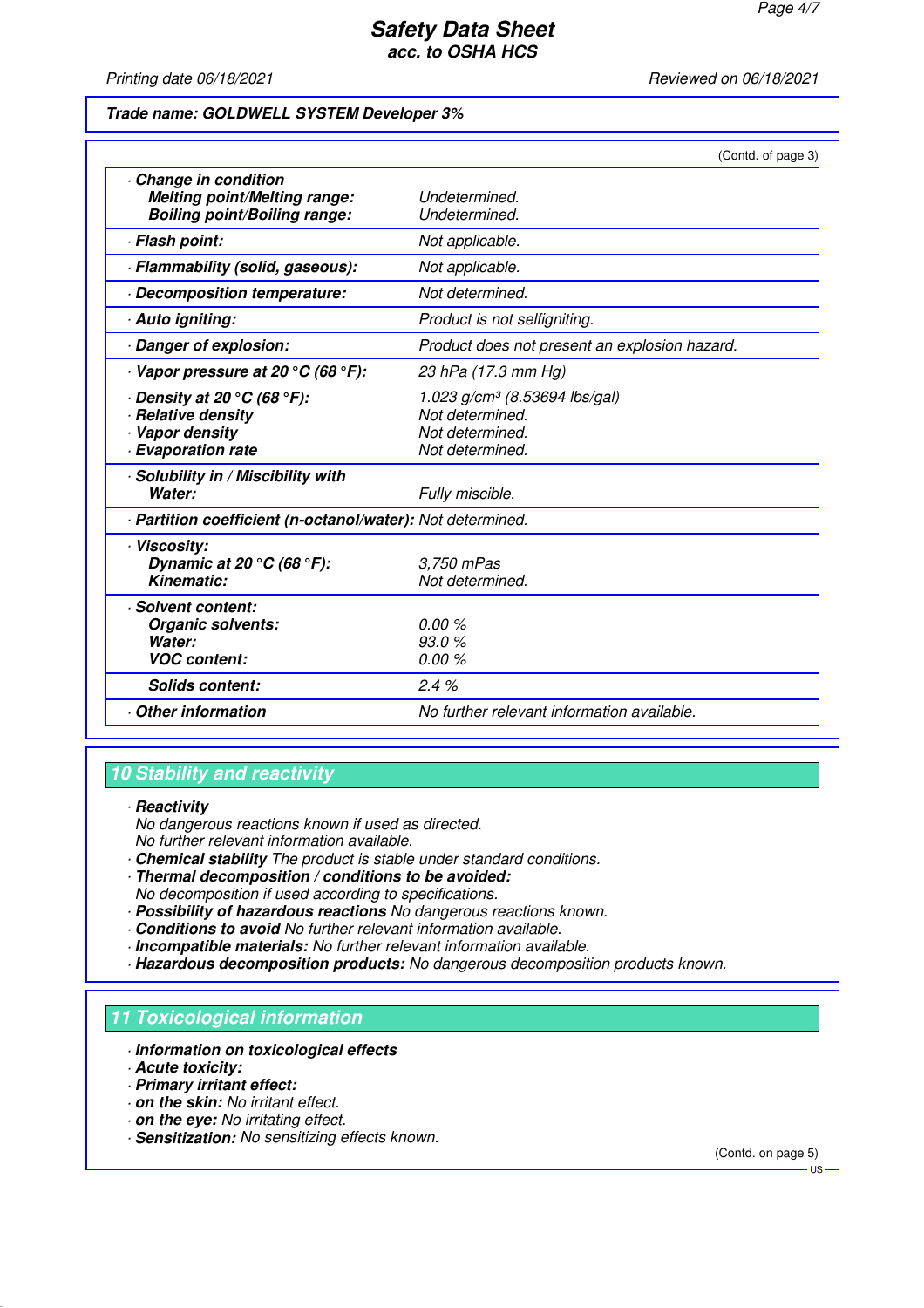Printing date 06/18/2021 **Printing date 06/18/2021** Reviewed on 06/18/2021

(Contd. of page 4)

US

#### **Trade name: GOLDWELL SYSTEM Developer 3%**

· **Additional toxicological information:**

The product is not subject to classification according to internally approved calculation methods for preparations:

When used and handled according to specifications, the product does not have any harmful effects according to our experience and the information provided to us.

#### · **Carcinogenic categories**

· **IARC (International Agency for Research on Cancer)**

CAS: 7722-84-1 hydrogen peroxide solution 3

#### · **NTP (National Toxicology Program)**

None of the ingredients is listed.

### · **OSHA-Ca (Occupational Safety & Health Administration)**

None of the ingredients is listed.

#### **12 Ecological information**

- · **Toxicity**
- · **Aquatic toxicity:** No further relevant information available.
- · **Persistence and degradability** No further relevant information available.
- · **Behavior in environmental systems:**
- · **Bioaccumulative potential** No further relevant information available.
- · **Mobility in soil** No further relevant information available.
- · **Additional ecological information:**
- · **General notes:**
- Water hazard class 1 (Self-assessment): slightly hazardous for water

Do not allow undiluted product or large quantities of it to reach ground water, water course or sewage system.

- · **Results of PBT and vPvB assessment**
- · **PBT:** Not applicable.
- · **vPvB:** Not applicable.
- · **Other adverse effects** No further relevant information available.

#### **13 Disposal considerations**

- · **Uncleaned packagings:**
- · **Recommendation:** Disposal must be made according to official regulations.
- · **Recommended cleansing agent:** Water, if necessary with cleansing agents.

| <b>14 Transport information</b>                    |                 |                    |
|----------------------------------------------------|-----------------|--------------------|
| <b>UN-Number</b><br>· DOT, ADR/RID/ADN, IMDG, IATA | Void            |                    |
| · UN proper shipping name<br>· DOT, IMDG, IATA     | Void            |                    |
| · Transport hazard class(es)                       |                 |                    |
| · DOT, ADR/RID/ADN, ADN, IMDG, IATA<br>· Class     | Void            |                    |
| · Packing group<br>· DOT, ADR/RID/ADN, IMDG, IATA  | Void            |                    |
| <b>Environmental hazards:</b>                      | Not applicable. |                    |
|                                                    |                 | (Contd. on page 6) |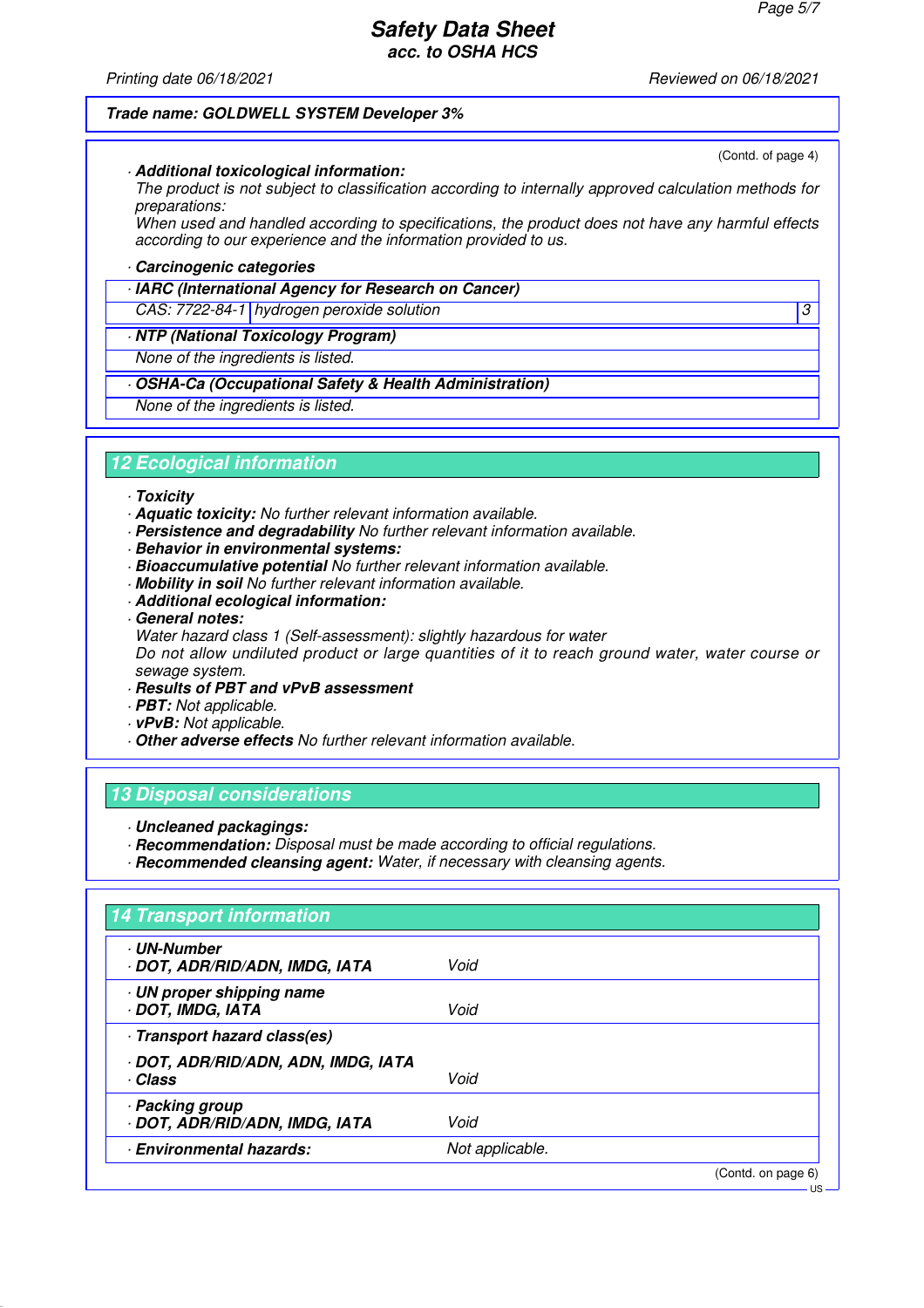Printing date 06/18/2021 **Printing date 06/18/2021** Reviewed on 06/18/2021

|                                                                                   |                 | (Contd. of page 5) |
|-----------------------------------------------------------------------------------|-----------------|--------------------|
| Special precautions for user                                                      | Not applicable. |                    |
| Transport in bulk according to Annex II of<br><b>MARPOL73/78 and the IBC Code</b> | Not applicable. |                    |
| UN "Model Regulation":                                                            | Void            |                    |
|                                                                                   |                 |                    |

# **15 Regulatory information**

· **Safety, health and environmental regulations/legislation specific for the substance or mixture**

No further relevant information available.

· **Sara**

· **Section 355 (extremely hazardous substances):**

CAS: 7722-84-1 hydrogen peroxide solution

· **Section 313 (Specific toxic chemical listings):**

CAS: 7664-38-2 phosphoric acid

· **TSCA (Toxic Substances Control Act):** All components have the value ACTIVE.

· **Hazardous Air Pollutants**

None of the ingredients is listed.

· **Chemicals known to cause cancer:**

None of the ingredients is listed.

· **Chemicals known to cause reproductive toxicity for females:**

None of the ingredients is listed.

· **Chemicals known to cause reproductive toxicity for males:**

None of the ingredients is listed.

· **Chemicals known to cause developmental toxicity:** None of the ingredients is listed.

· **Carcinogenic categories**

· **EPA (Environmental Protection Agency)**

None of the ingredients is listed.

· **TLV (Threshold Limit Value)**

CAS: 7722-84-1 hydrogen peroxide solution A3

· **NIOSH-Ca (National Institute for Occupational Safety and Health)**

None of the ingredients is listed.

· **Chemical safety assessment:** A Chemical Safety Assessment has not been carried out.

# **16 Other information**

This information is based on our present knowledge. However, this shall not constitute a guarantee for any specific product features and shall not establish a legally valid contractual relationship.

· **Relevant phrases**

H271 May cause fire or explosion; strong oxidizer. H302 Harmful if swallowed. H314 Causes severe skin burns and eye damage. H332 Harmful if inhaled.

· **Department issuing SDS:** Regulatory Affairs

· **Date of preparation / last revision** 06/18/2021 / 1

 $\overline{18}$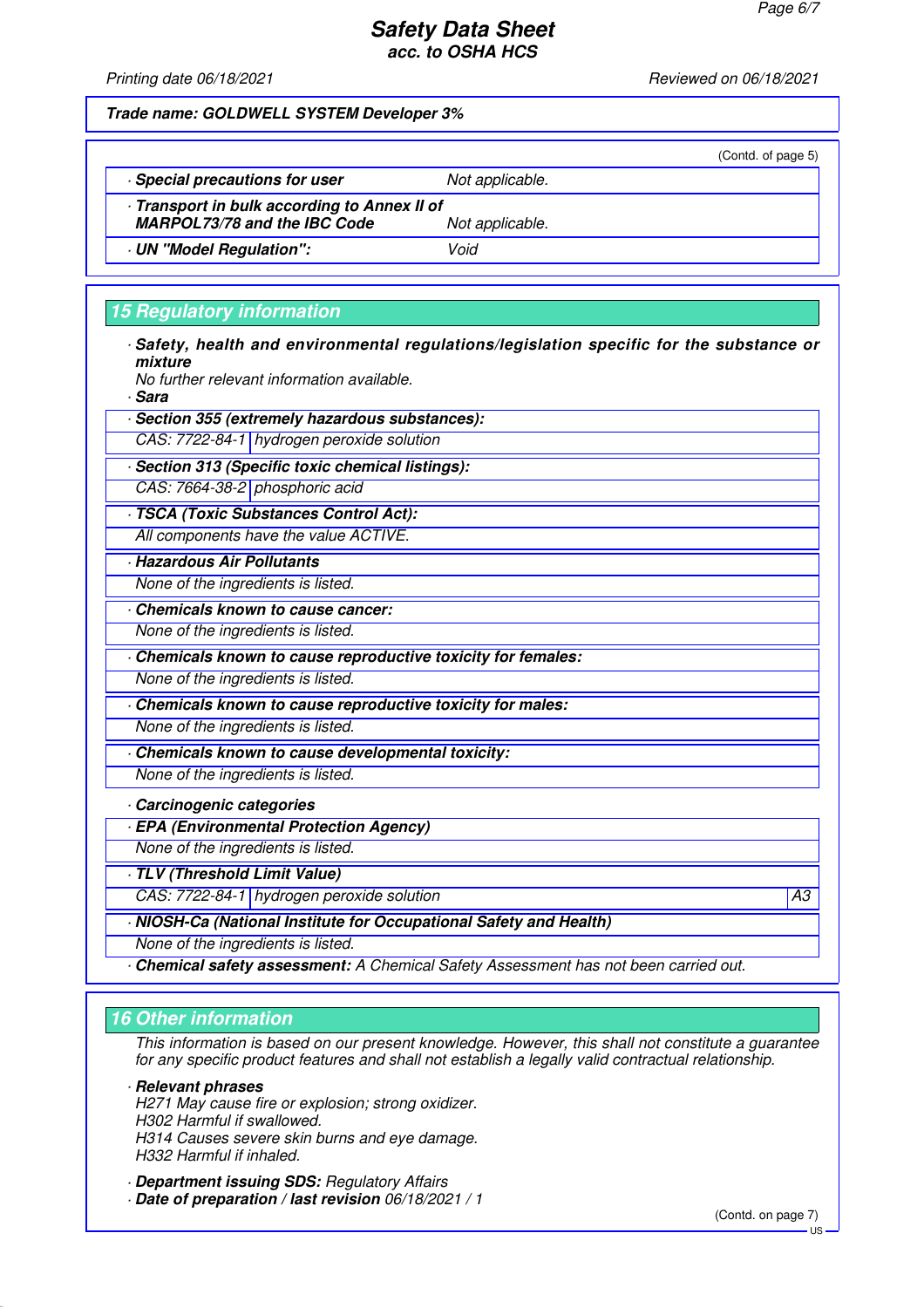Printing date 06/18/2021 **Principal and COVID-2021** Reviewed on 06/18/2021

# **Trade name: GOLDWELL SYSTEM Developer 3%**

| Abbreviations and acronyms:<br>ADR: Accord relatif au transport international des marchandises dangereuses par route (European Agreement Concerning<br>the International Carriage of Dangerous Goods by Road)<br><b>IMDG: International Maritime Code for Dangerous Goods</b><br>DOT: US Department of Transportation<br>IATA: International Air Transport Association<br><b>EINECS: European Inventory of Existing Commercial Chemical Substances</b><br><b>ELINCS: European List of Notified Chemical Substances</b><br>CAS: Chemical Abstracts Service (division of the American Chemical Society)<br>NFPA: National Fire Protection Association (USA)<br>HMIS: Hazardous Materials Identification System (USA)<br>VOC: Volatile Organic Compounds (USA, EU)<br>PBT: Persistent, Bioaccumulative and Toxic |
|---------------------------------------------------------------------------------------------------------------------------------------------------------------------------------------------------------------------------------------------------------------------------------------------------------------------------------------------------------------------------------------------------------------------------------------------------------------------------------------------------------------------------------------------------------------------------------------------------------------------------------------------------------------------------------------------------------------------------------------------------------------------------------------------------------------|
|                                                                                                                                                                                                                                                                                                                                                                                                                                                                                                                                                                                                                                                                                                                                                                                                               |
|                                                                                                                                                                                                                                                                                                                                                                                                                                                                                                                                                                                                                                                                                                                                                                                                               |
|                                                                                                                                                                                                                                                                                                                                                                                                                                                                                                                                                                                                                                                                                                                                                                                                               |
|                                                                                                                                                                                                                                                                                                                                                                                                                                                                                                                                                                                                                                                                                                                                                                                                               |
|                                                                                                                                                                                                                                                                                                                                                                                                                                                                                                                                                                                                                                                                                                                                                                                                               |
|                                                                                                                                                                                                                                                                                                                                                                                                                                                                                                                                                                                                                                                                                                                                                                                                               |
|                                                                                                                                                                                                                                                                                                                                                                                                                                                                                                                                                                                                                                                                                                                                                                                                               |
|                                                                                                                                                                                                                                                                                                                                                                                                                                                                                                                                                                                                                                                                                                                                                                                                               |
|                                                                                                                                                                                                                                                                                                                                                                                                                                                                                                                                                                                                                                                                                                                                                                                                               |
|                                                                                                                                                                                                                                                                                                                                                                                                                                                                                                                                                                                                                                                                                                                                                                                                               |
|                                                                                                                                                                                                                                                                                                                                                                                                                                                                                                                                                                                                                                                                                                                                                                                                               |
|                                                                                                                                                                                                                                                                                                                                                                                                                                                                                                                                                                                                                                                                                                                                                                                                               |
| vPvB: very Persistent and very Bioaccumulative                                                                                                                                                                                                                                                                                                                                                                                                                                                                                                                                                                                                                                                                                                                                                                |
| NIOSH: National Institute for Occupational Safety                                                                                                                                                                                                                                                                                                                                                                                                                                                                                                                                                                                                                                                                                                                                                             |
| <b>OSHA: Occupational Safety &amp; Health</b>                                                                                                                                                                                                                                                                                                                                                                                                                                                                                                                                                                                                                                                                                                                                                                 |
| TLV: Threshold Limit Value                                                                                                                                                                                                                                                                                                                                                                                                                                                                                                                                                                                                                                                                                                                                                                                    |
| PEL: Permissible Exposure Limit                                                                                                                                                                                                                                                                                                                                                                                                                                                                                                                                                                                                                                                                                                                                                                               |
| REL: Recommended Exposure Limit                                                                                                                                                                                                                                                                                                                                                                                                                                                                                                                                                                                                                                                                                                                                                                               |
| Ox. Lig. 1: Oxidizing liquids - Category 1                                                                                                                                                                                                                                                                                                                                                                                                                                                                                                                                                                                                                                                                                                                                                                    |
| Acute Tox. 4: Acute toxicity - Category 4                                                                                                                                                                                                                                                                                                                                                                                                                                                                                                                                                                                                                                                                                                                                                                     |
| Skin Corr. 1A: Skin corrosion/irritation - Category 1A                                                                                                                                                                                                                                                                                                                                                                                                                                                                                                                                                                                                                                                                                                                                                        |
| . * Data compared to the previous version altered.                                                                                                                                                                                                                                                                                                                                                                                                                                                                                                                                                                                                                                                                                                                                                            |
| $US -$                                                                                                                                                                                                                                                                                                                                                                                                                                                                                                                                                                                                                                                                                                                                                                                                        |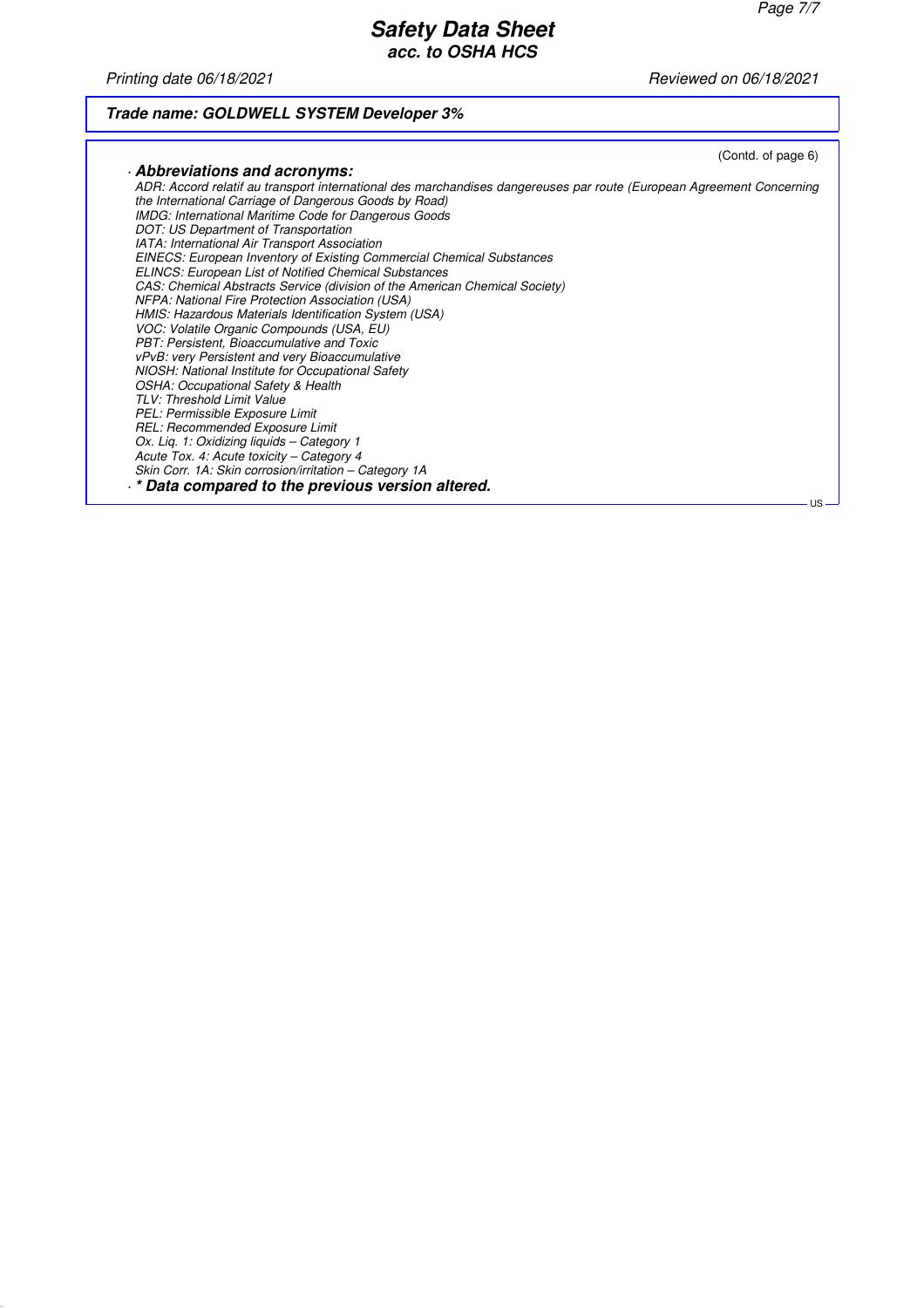

# Printing date 06/21/2021 **Reviewed on 06/21/2021**

# \* **1 Identification** · **Product identifier**

- · **Trade name: GOLDWELL SYSTEM Developer 6%**
- · **Article number:** 266162 1000ml / 266165 3800ml / 266167 100ml
- · **Product category** PC39 Cosmetics, personal care products
- · **Application of the substance / the mixture** Hair cosmetics
- · **Manufacturer/Supplier:** Kao USA Inc. 2535 Spring Grove Avenue Cincinnati, Ohio 45214 / USA KaoGermanySDS@kao.com

· **Information department:** CHEMTREC

· **Emergency telephone number:** CHEMTREC (US): (0800) 424-9300 CHEMTREC (Outside US): +1 (703) 527-3887 (24h)

# \* **2 Hazard(s) identification**

# · **Classification of the substance or mixture**

Skin Corr. 1A H314 Causes severe skin burns and eye damage.

Eye Dam. 1 H318 Causes serious eye damage.

- · **Label elements**
- · **Hazard pictograms**



· **Signal word** Danger

· **Hazard-determining components of labeling:**

hydrogen peroxide solution

# · **Hazard statements**

H314 Causes severe skin burns and eye damage.

- · **Precautionary statements**
- P260 Do not breathe dusts or mists.<br>P264 Wash thoroughly after handling
- P264 Wash thoroughly after handling.<br>P280 Wear protective gloves / eve pro

Wear protective gloves / eye protection / face protection.

P301+P330+P331 If swallowed: Rinse mouth. Do NOT induce vomiting.

IF INHALED: Remove person to fresh air and keep comfortable for breathing. P305+P351+P338 If in eyes: Rinse cautiously with water for several minutes. Remove contact lenses, if present and easy to do. Continue rinsing.

- 
- P310 Immediately call a poison center/doctor.<br>P321 Specific treatment (see on this label).
- P321 Specific treatment (see on this label).<br>P363 Wash contaminated clothing before re-P363 Wash contaminated clothing before reuse.<br>P405 Store locked up.
- 
- P405 Store locked up.<br>P501 Dispose of cor Dispose of contents/container in accordance with local/regional/national/ international regulations.
- · **Classification system:**

· **NFPA ratings (scale 0 - 4)**



(Contd. on page 2)

US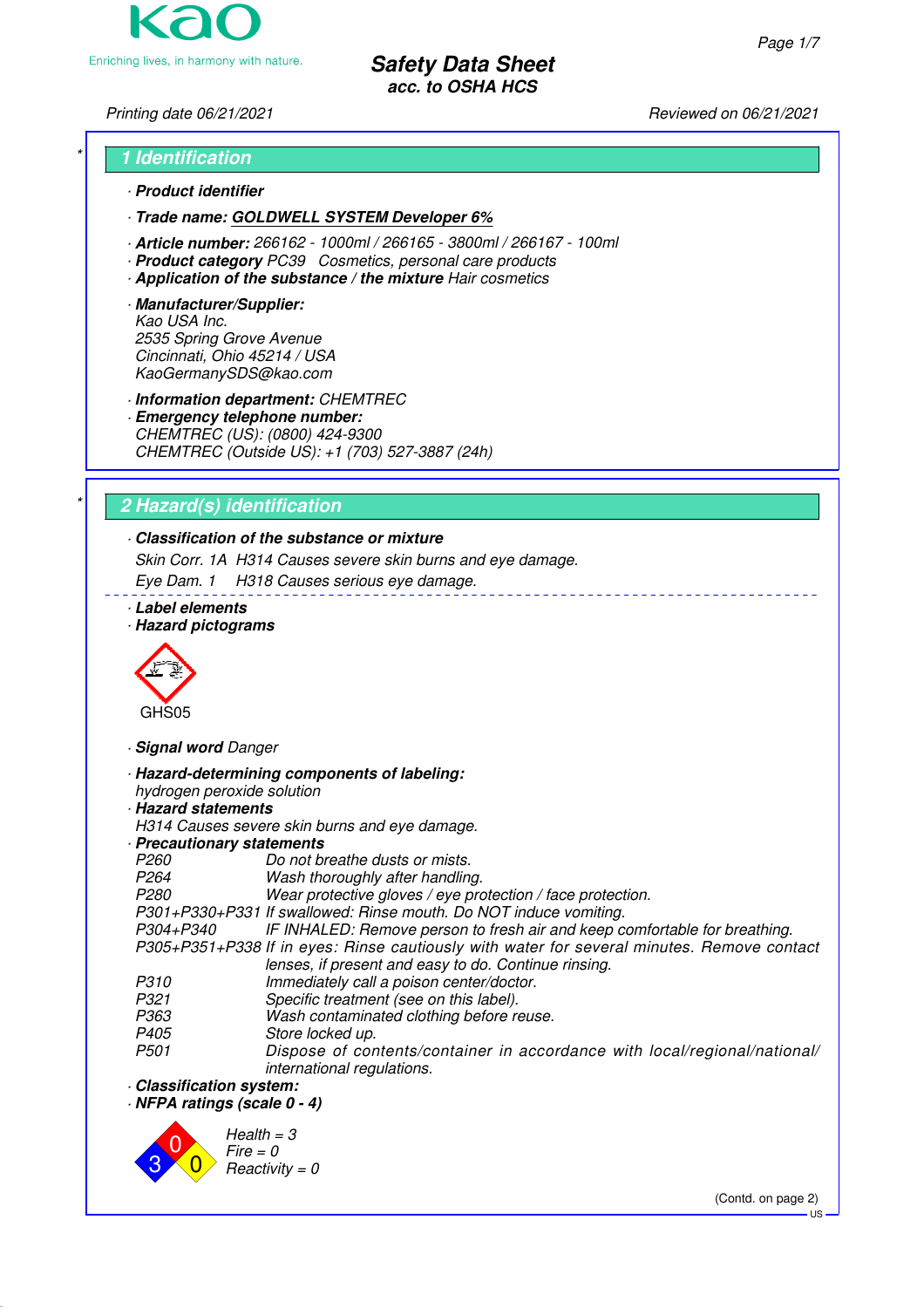(Contd. of page 1)

≥5-<8%

# **Safety Data Sheet acc. to OSHA HCS**

Printing date 06/21/2021 **Reviewed on 06/21/2021** 

### **Trade name: GOLDWELL SYSTEM Developer 6%**

· **HMIS-ratings (scale 0 - 4)**



REACTIVITY  $\boxed{0}$  Reactivity = 0  $\overline{10}$  $Health = 3$  $Fire = 0$ 

### · **Other hazards**

· **Results of PBT and vPvB assessment**

· **PBT:** Not applicable.

· **vPvB:** Not applicable.

### \* **3 Composition/information on ingredients**

· **Chemical characterization: Mixtures**

· **Description:** Mixture of the substances listed below with nonhazardous additions.

· **Dangerous components:**

CAS: 7722-84-1 hydrogen peroxide solution Ox. Liq. 1, H271 Skin Corr. 1A, H314 Acute Tox. 4, H302; Acute Tox. 4, H332

**4 First-aid measures**

· **Description of first aid measures**

- · **General information:** No special measures required.
- · **After inhalation:** In case of unconsciousness place patient stably in side position for transportation.
- · **After skin contact:** Immediately wash with water and soap and rinse thoroughly.
- · **After eye contact:** Rinse opened eye for several minutes under running water.
- · **After swallowing:** Drink copious amounts of water and provide fresh air. Immediately call a doctor.
- · **Information for doctor:** Treat symptomatically.
- · **Most important symptoms and effects, both acute and delayed**
- No further relevant information available.
- · **Indication of any immediate medical attention and special treatment needed** No further relevant information available.

# \* **5 Fire-fighting measures**

- · **Extinguishing media**
- · **Suitable extinguishing agents:** Use fire fighting measures that suit the environment.
- · **Special hazards arising from the substance or mixture**
- Formation of toxic gases is possible during heating or in case of fire.
- · **Advice for firefighters**
- · **Protective equipment:**
- Mouth respiratory protective device.

Do not inhale explosion gases or combustion gases.

- Wear fully protective suit.
- · **Additional information**

Dispose of fire debris and contaminated fire fighting water in accordance with official regulations. Collect contaminated fire fighting water separately. It must not enter the sewage system.

#### **6 Accidental release measures**

· **Personal precautions, protective equipment and emergency procedures** Wear protective equipment. Keep unprotected persons away.

(Contd. on page 3)

US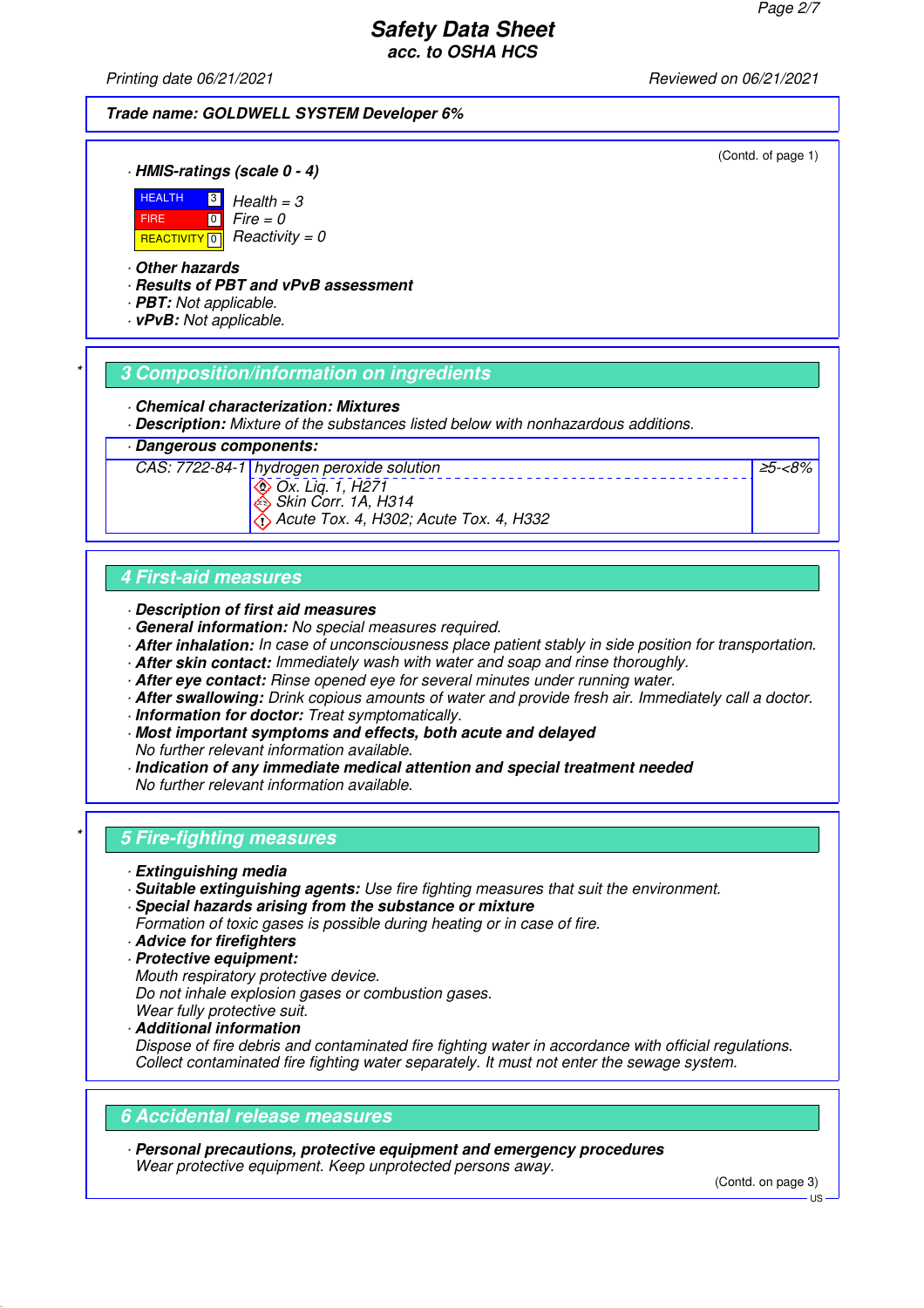Printing date 06/21/2021 **Reviewed on 06/21/2021** 

#### **Trade name: GOLDWELL SYSTEM Developer 6%**

(Contd. of page 2)

Dilute with plenty of water. Do not allow to penetrate the ground/soil. · **Methods and material for containment and cleaning up:** Use neutralizing agent. Dispose contaminated material as waste according to item 13. Absorb liquid components with liquid-binding material. · **Reference to other sections** See Section 7 for information on safe handling. See Section 8 for information on personal protection equipment.

# **7 Handling and storage**

See Section 13 for disposal information.

· **Environmental precautions:**

- · **Handling:**
- · **Precautions for safe handling** Ensure good ventilation/exhaustion at the workplace.
- · **Information about protection against explosions and fires:** Keep respiratory protective device available.
- · **Conditions for safe storage, including any incompatibilities**
- · **Storage:**
- · **Requirements to be met by storerooms and receptacles:** Store only in the original receptacle.
- · **Information about storage in one common storage facility:** Not required.
- · **Further information about storage conditions:** Store in cool, dry conditions in well sealed receptacles.
- · **Specific end use(s)** No further relevant information available.

# **8 Exposure controls/personal protection**

· **Additional information about design of technical systems:** No further data; see item 7.

· **Control parameters**

· **Components with limit values that require monitoring at the workplace:**

#### **CAS: 7722-84-1 hydrogen peroxide solution**

PEL Long-term value: 1.4 mg/m<sup>3</sup>, 1 ppm

- REL Long-term value: 1.4 mg/m<sup>3</sup>, 1 ppm
- TLV Long-term value: 1.4 mg/m<sup>3</sup>, 1 ppm

· **Additional information:** The lists that were valid during the creation were used as basis.

- · **Exposure controls**
- · **Personal protective equipment:**
- · **General protective and hygienic measures:**

Immediately remove all soiled and contaminated clothing. Wash hands before breaks and at the end of work. Avoid contact with the skin. Avoid contact with the eyes.

- · **Breathing equipment:** Not required.
- · **Protection of hands:**



Protective gloves

Check protective gloves prior to each use for their proper condition. The glove material has to be impermeable and resistant to the product/ the substance/ the preparation.

· **Material of gloves**

The selection of the suitable gloves does not only depend on the material, but also on further marks of quality and varies from manufacturer to manufacturer. As the product is a preparation of several (Contd. on page 4)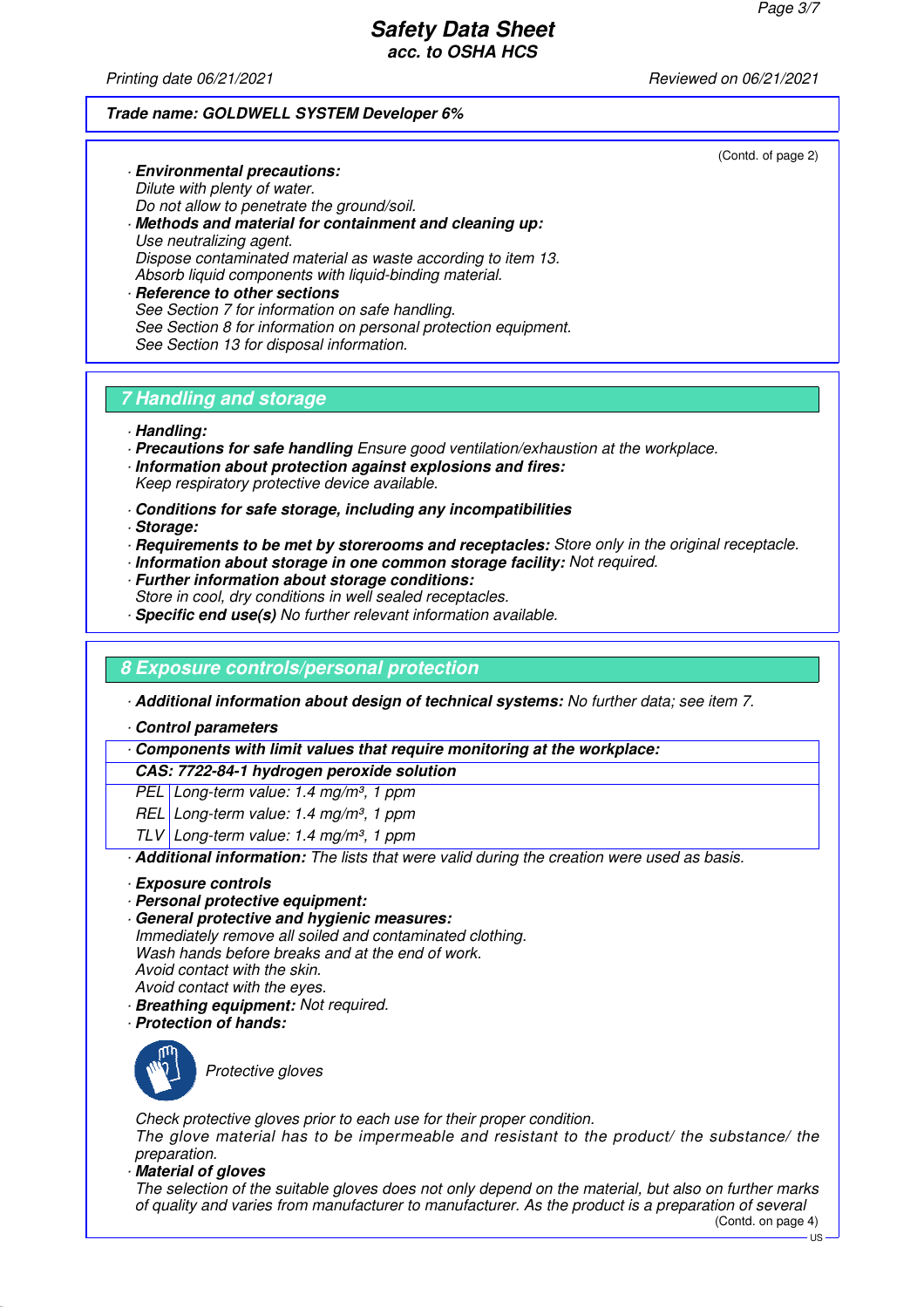Printing date 06/21/2021 Reviewed on 06/21/2021

### **Trade name: GOLDWELL SYSTEM Developer 6%**

(Contd. of page 3) substances, the resistance of the glove material can not be calculated in advance and has therefore to be checked prior to the application.

· **Penetration time of glove material**

The exact break through time has to be found out by the manufacturer of the protective gloves and has to be observed.

· **Eye protection:**



Goggles recommended during refilling.

| Information on basic physical and chemical properties<br>General Information<br>- Appearance: |                                               |
|-----------------------------------------------------------------------------------------------|-----------------------------------------------|
| Form:                                                                                         | Viscous                                       |
| Color:                                                                                        | Whitish                                       |
| · Odor:                                                                                       | Characteristic                                |
| Odor threshold:                                                                               | Not determined.                               |
| $\cdot$ pH-value at 20 $\degree$ C (68 $\degree$ F):                                          | 1.9                                           |
| Change in condition                                                                           |                                               |
| <b>Melting point/Melting range:</b>                                                           | Undetermined.                                 |
| <b>Boiling point/Boiling range:</b>                                                           | Undetermined.                                 |
| · Flash point:                                                                                | Not applicable.                               |
| · Flammability (solid, gaseous):                                                              | Not applicable.                               |
| Decomposition temperature:                                                                    | Not determined.                               |
| · Auto igniting:                                                                              | Product is not selfigniting.                  |
| Danger of explosion:                                                                          | Product does not present an explosion hazard. |
| $\cdot$ Vapor pressure at 20 °C (68 °F):                                                      | 23 hPa (17.3 mm Hg)                           |
| $\cdot$ Density at 20 $\degree$ C (68 $\degree$ F):                                           | 1.023 $g/cm^3$ (8.53694 lbs/gal)              |
| · Relative density                                                                            | Not determined.                               |
| · Vapor density                                                                               | Not determined.                               |
| · Evaporation rate                                                                            | Not determined.                               |
| · Solubility in / Miscibility with                                                            |                                               |
| Water:                                                                                        | Fully miscible.                               |
| - Partition coefficient (n-octanol/water): Not determined.                                    |                                               |
| · Viscosity:                                                                                  |                                               |
| Dynamic at 20 $\degree$ C (68 $\degree$ F):                                                   | 3.750 mPas                                    |
| <b>Kinematic:</b>                                                                             | Not determined.                               |
| · Solvent content:                                                                            |                                               |
| Organic solvents:                                                                             | 0.00%                                         |
| Water:                                                                                        | 90.8%                                         |
| <b>VOC content:</b>                                                                           | 0.00%                                         |
| <b>Solids content:</b>                                                                        | 4.5%                                          |
| <b>Other information</b>                                                                      | No further relevant information available.    |

(Contd. on page 5)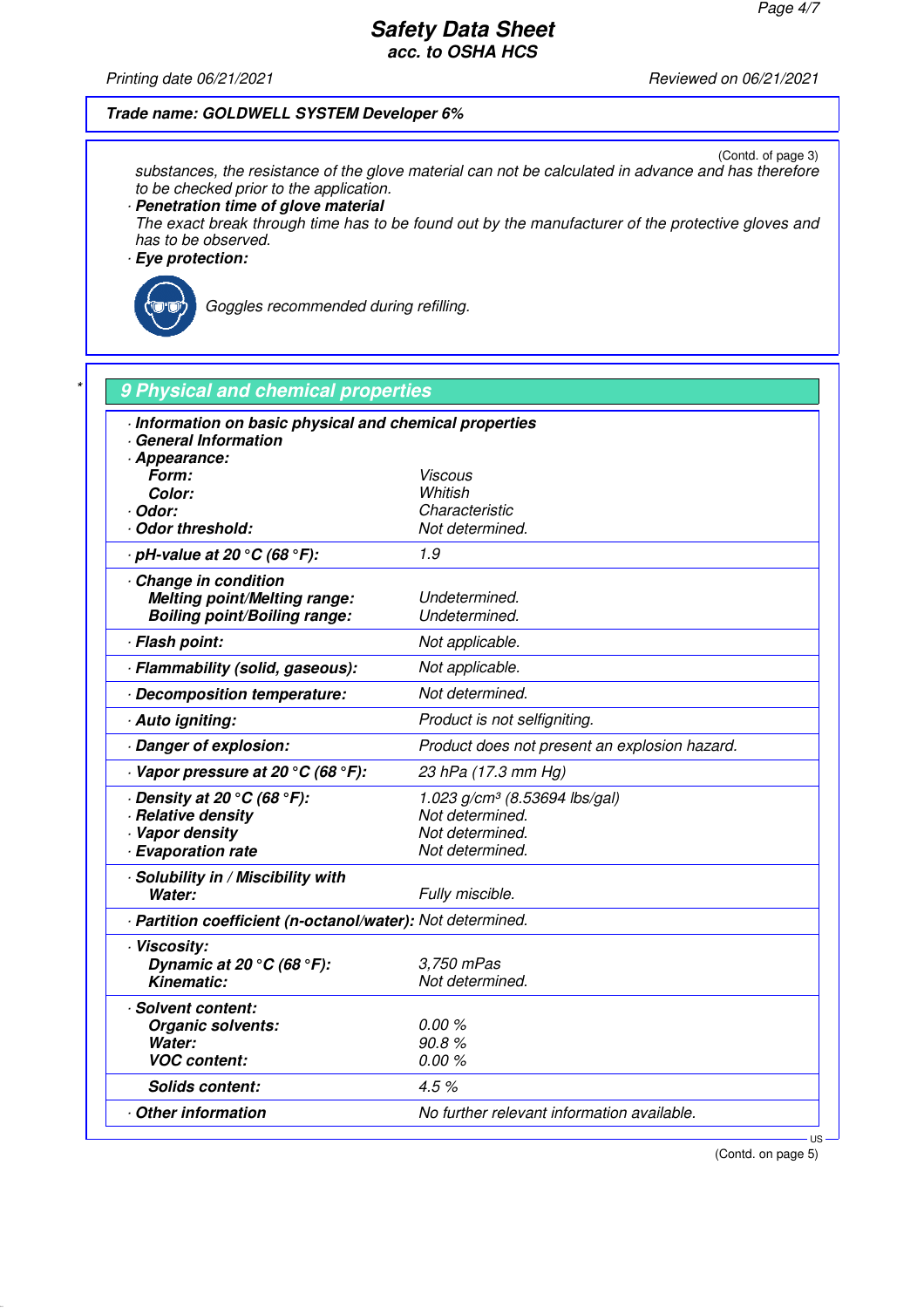Printing date 06/21/2021 **Reviewed on 06/21/2021** 

### **Trade name: GOLDWELL SYSTEM Developer 6%**

(Contd. of page 4)

## **10 Stability and reactivity**

#### · **Reactivity**

No dangerous reactions known if used as directed. No further relevant information available.

- · **Chemical stability** The product is stable under standard conditions.
- · **Thermal decomposition / conditions to be avoided:** No decomposition if used according to specifications.
- · **Possibility of hazardous reactions** No dangerous reactions known.
- · **Conditions to avoid** No further relevant information available.
- · **Incompatible materials:** No further relevant information available.

· **Hazardous decomposition products:** No dangerous decomposition products known.

### **11 Toxicological information**

- · **Information on toxicological effects**
- · **Acute toxicity:**
- · **Primary irritant effect:**
- · **on the skin:** Strong caustic effect on skin and mucous membranes.
- · **on the eye:**
- Strong caustic effect.
- Strong irritant with the danger of severe eve injury.
- · **Sensitization:** No sensitizing effects known.
- · **Additional toxicological information:**

The product shows the following dangers according to internally approved calculation methods for preparations:

When used and handled according to specifications, the product does not have any harmful effects according to our experience and the information provided to us.

Corrosive

Irritant

Swallowing will lead to a strong caustic effect on mouth and throat and to the danger of perforation of esophagus and stomach.

#### · **Carcinogenic categories**

- · **IARC (International Agency for Research on Cancer)**
- CAS: 7722-84-1 hydrogen peroxide solution 3
- · **NTP (National Toxicology Program)**
- None of the ingredients is listed.
- · **OSHA-Ca (Occupational Safety & Health Administration)**

None of the ingredients is listed.

# **12 Ecological information**

#### · **Toxicity**

- · **Aquatic toxicity:** No further relevant information available.
- · **Persistence and degradability** No further relevant information available.
- · **Behavior in environmental systems:**
- · **Bioaccumulative potential** No further relevant information available.
- · **Mobility in soil** No further relevant information available.
- · **Additional ecological information:**
- · **General notes:**
- Water hazard class 1 (Self-assessment): slightly hazardous for water

Do not allow undiluted product or large quantities of it to reach ground water, water course or sewage system.

(Contd. on page 6)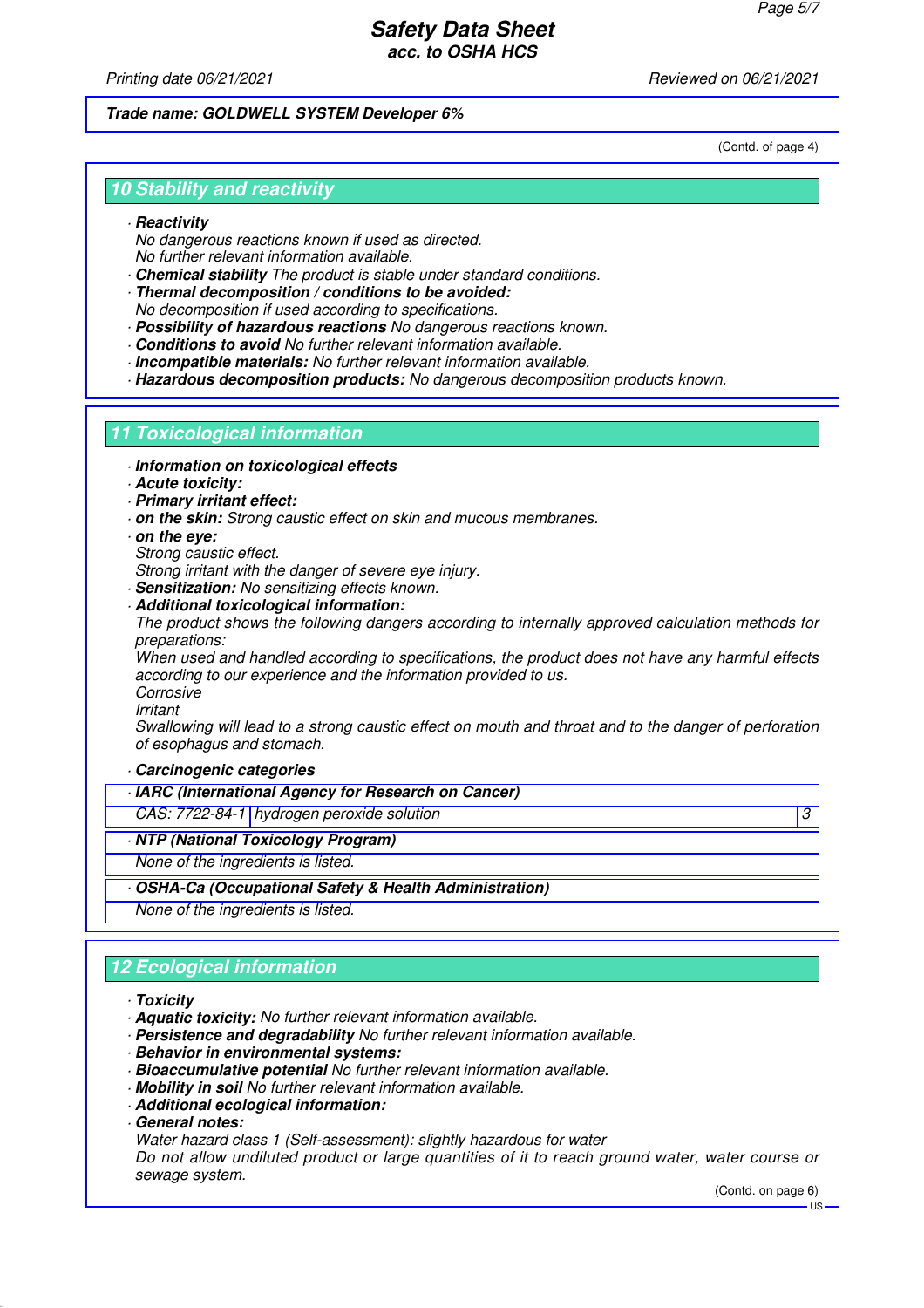Printing date 06/21/2021 **Reviewed on 06/21/2021** 

#### **Trade name: GOLDWELL SYSTEM Developer 6%**

(Contd. of page 5)

Must not reach bodies of water or drainage ditch undiluted or unneutralized. Rinse off of bigger amounts into drains or the aquatic environment may lead to decreased pHvalues. A low pH-value harms aquatic organisms. In the dilution of the use-level the pH-value is considerably increased, so that after the use of the product the aqueous waste, emptied into drains, is only low water-dangerous.

- · **Results of PBT and vPvB assessment**
- · **PBT:** Not applicable.
- · **vPvB:** Not applicable.
- · **Other adverse effects** No further relevant information available.

### **13 Disposal considerations**

- · **Uncleaned packagings:**
- · **Recommendation:** Disposal must be made according to official regulations.
- · **Recommended cleansing agent:** Water, if necessary with cleansing agents.

# **14 Transport information**

| <b>UN-Number</b><br>· DOT, ADR/RID/ADN, IMDG, IATA                                  | Void            |
|-------------------------------------------------------------------------------------|-----------------|
| · UN proper shipping name<br>· DOT, IMDG, IATA                                      | Void            |
| · Transport hazard class(es)                                                        |                 |
| · DOT, ADR/RID/ADN, ADN, IMDG, IATA<br>· Class                                      | Void            |
| · Packing group<br>· DOT, ADR/RID/ADN, IMDG, IATA                                   | Void            |
| <b>Environmental hazards:</b>                                                       | Not applicable. |
| · Special precautions for user                                                      | Not applicable. |
| - Transport in bulk according to Annex II of<br><b>MARPOL73/78 and the IBC Code</b> | Not applicable. |
| · UN "Model Regulation":                                                            | Void            |

### **15 Regulatory information**

· **Safety, health and environmental regulations/legislation specific for the substance or mixture**

No further relevant information available.

· **Sara**

· **Section 355 (extremely hazardous substances):**

CAS: 7722-84-1 hydrogen peroxide solution

· **Section 313 (Specific toxic chemical listings):**

CAS: 7664-38-2 phosphoric acid

· **TSCA (Toxic Substances Control Act):**

All components have the value ACTIVE.

· **Hazardous Air Pollutants**

None of the ingredients is listed.

(Contd. on page 7)

US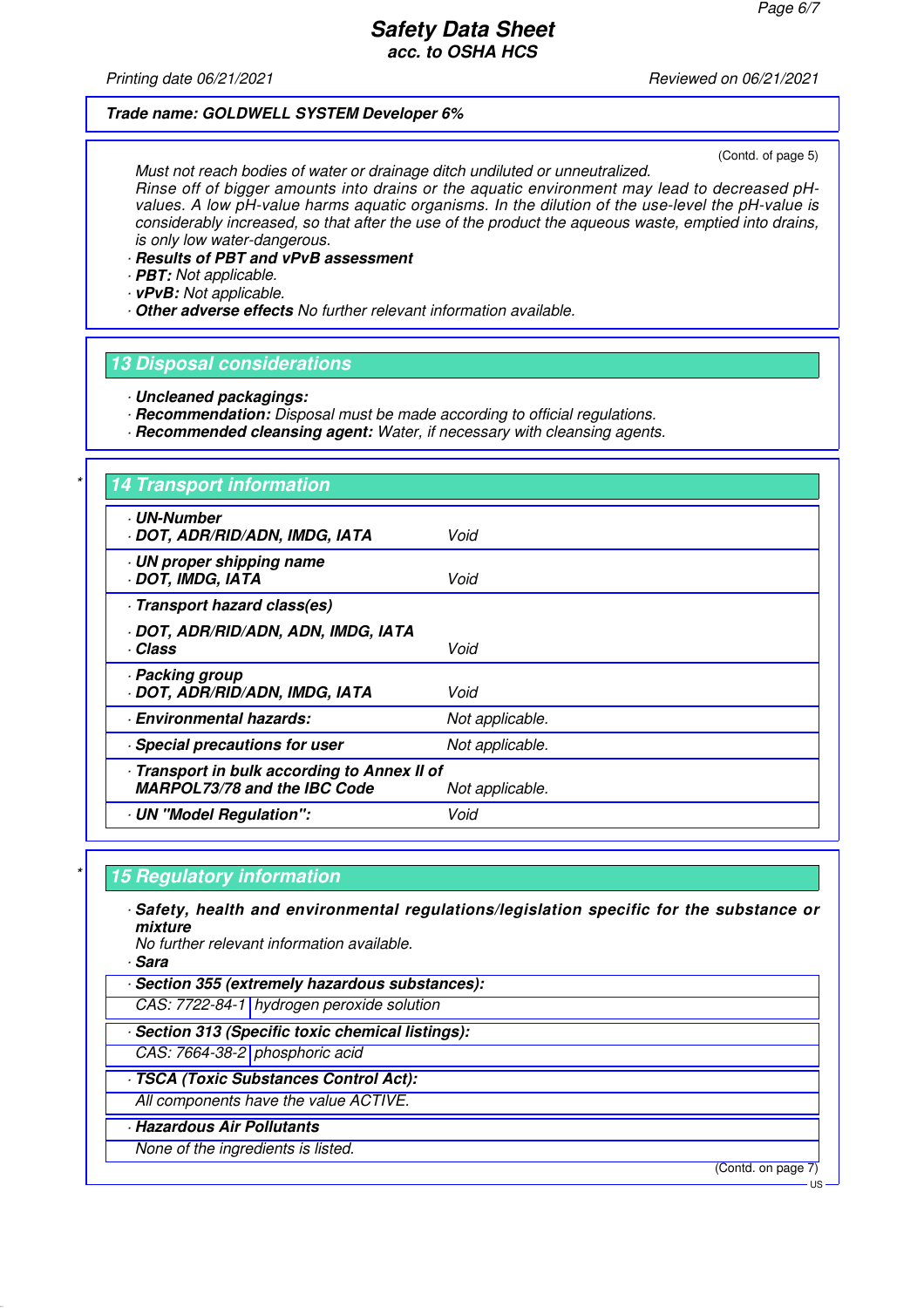Printing date 06/21/2021 **Reviewed on 06/21/2021** 

**Trade name: GOLDWELL SYSTEM Developer 6%**

(Contd. of page 6)

| Chemicals known to cause cancer: |  |  |
|----------------------------------|--|--|
|----------------------------------|--|--|

None of the ingredients is listed.

· **Chemicals known to cause reproductive toxicity for females:**

None of the ingredients is listed.

· **Chemicals known to cause reproductive toxicity for males:**

None of the ingredients is listed.

· **Chemicals known to cause developmental toxicity:**

None of the ingredients is listed.

· **Carcinogenic categories**

· **EPA (Environmental Protection Agency)**

None of the ingredients is listed.

· **TLV (Threshold Limit Value)**

CAS: 7722-84-1 hydrogen peroxide solution A3

· **NIOSH-Ca (National Institute for Occupational Safety and Health)**

None of the ingredients is listed.

· **Chemical safety assessment:** A Chemical Safety Assessment has not been carried out.

#### **16 Other information**

This information is based on our present knowledge. However, this shall not constitute a guarantee for any specific product features and shall not establish a legally valid contractual relationship.

· **Relevant phrases** H271 May cause fire or explosion; strong oxidizer. H302 Harmful if swallowed. H314 Causes severe skin burns and eye damage. H332 Harmful if inhaled.

- · **Department issuing SDS:** Regulatory Affairs
- · **Date of preparation / last revision** 06/21/2021 / 2

· **Abbreviations and acronyms:** ADR: Accord relatif au transport international des marchandises dangereuses par route (European Agreement Concerning the International Carriage of Dangerous Goods by Road) IMDG: International Maritime Code for Dangerous Goods DOT: US Department of Transportation IATA: International Air Transport Association EINECS: European Inventory of Existing Commercial Chemical Substances ELINCS: European List of Notified Chemical Substances CAS: Chemical Abstracts Service (division of the American Chemical Society) NFPA: National Fire Protection Association (USA) HMIS: Hazardous Materials Identification System (USA) VOC: Volatile Organic Compounds (USA, EU) PBT: Persistent, Bioaccumulative and Toxic vPvB: very Persistent and very Bioaccumulative NIOSH: National Institute for Occupational Safety OSHA: Occupational Safety & Health TLV: Threshold Limit Value PEL: Permissible Exposure Limit REL: Recommended Exposure Limit Ox. Lig. 1: Oxidizing liquids - Category 1 Acute Tox. 4: Acute toxicity – Category 4 Skin Corr. 1A: Skin corrosion/irritation – Category 1A Eye Dam. 1: Serious eye damage/eye irritation – Category 1 · **\* Data compared to the previous version altered.**

US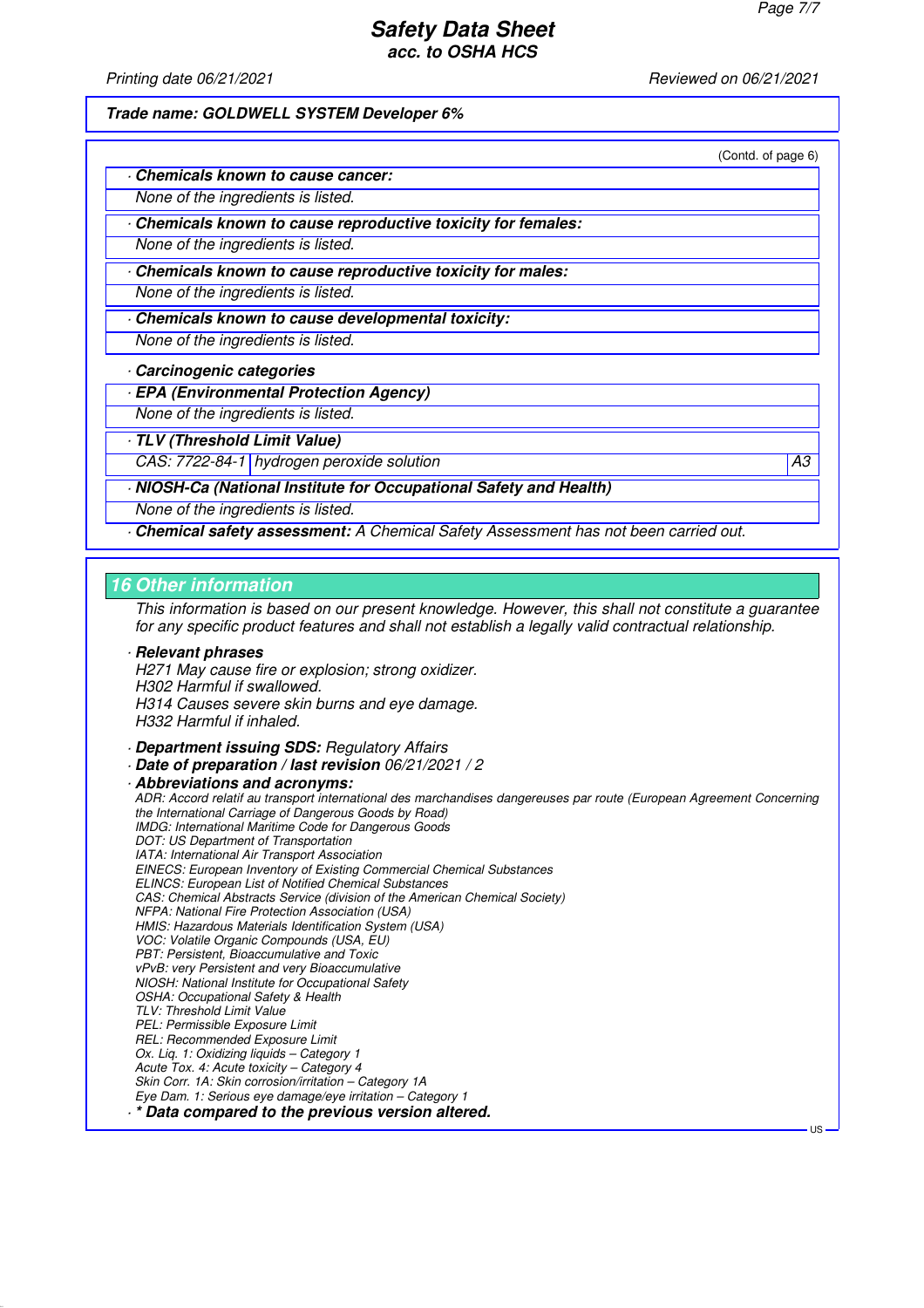Enriching lives, in harmony with nature.

**Safety Data Sheet acc. to OSHA HCS**

# Printing date 06/18/2021 **Printing date 06/18/2021** Reviewed on 06/18/2021

# **1 Identification** · **Product identifier**

- · **Trade name: GOLDWELL SYSTEM Developer 2%**
- · **Article number:** 266160 1000ml / 266166 100ml
- · **Product category** PC39 Cosmetics, personal care products
- · **Application of the substance / the mixture** Hair cosmetics
- · **Manufacturer/Supplier:** Kao USA Inc. 2535 Spring Grove Avenue Cincinnati, Ohio 45214 / USA KaoGermanySDS@kao.com

· **Information department:** CHEMTREC

· **Emergency telephone number:** CHEMTREC (US): (0800) 424-9300 CHEMTREC (Outside US): +1 (703) 527-3887 (24h)

# \* **2 Hazard(s) identification**

# · **Classification of the substance or mixture**

The product is not classified, according to the Globally Harmonized System (GHS).

- · **Label elements**
- · **Hazard pictograms** Void
- · **Signal word** Void
- · **Hazard statements** Void
- · **Classification system:**
- · **NFPA ratings (scale 0 4)**





· **HMIS-ratings (scale 0 - 4)**

**HEALTH**  FIRE REACTIVITY  $\boxed{0}$  Reactivity = 0  $\boxed{0}$  $\boxed{0}$  $Health = 3$  $Fire = 0$ 

- · **Other hazards**
- · **Results of PBT and vPvB assessment**
- · **PBT:** Not applicable.
- · **vPvB:** Not applicable.

# **3 Composition/information on ingredients**

· **Chemical characterization: Mixtures**

· **Description:** Mixture of the substances listed below with nonhazardous additions.





(Contd. on page 2)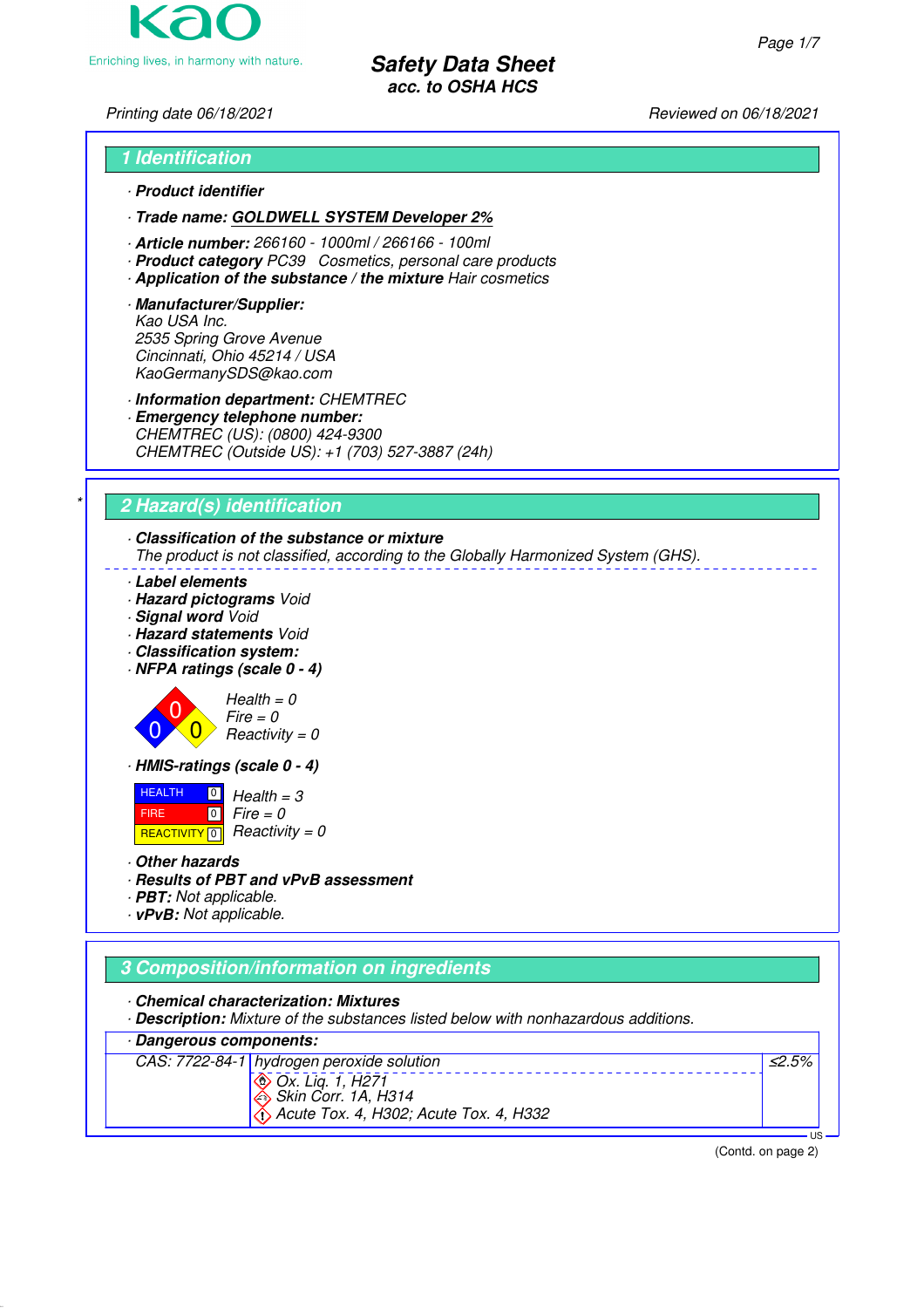Printing date 06/18/2021 **Printing date 06/18/2021** Reviewed on 06/18/2021

#### **Trade name: GOLDWELL SYSTEM Developer 2%**

(Contd. of page 1)

### **4 First-aid measures**

- · **Description of first aid measures**
- · **General information:** No special measures required.
- · **After inhalation:** Supply fresh air; consult doctor in case of complaints.
- · **After skin contact:** Immediately rinse with water. Generally the product does not irritate the skin.
- · **After eye contact:** Rinse opened eye for several minutes under running water.
- · **After swallowing:** If symptoms persist consult doctor.
- · **Information for doctor:** Treat symptomatically.
- · **Most important symptoms and effects, both acute and delayed** No further relevant information available.
- · **Indication of any immediate medical attention and special treatment needed** No further relevant information available.

# **5 Fire-fighting measures**

- · **Extinguishing media**
- · **Suitable extinguishing agents:** Use fire fighting measures that suit the environment. · **Special hazards arising from the substance or mixture**
- Formation of toxic gases is possible during heating or in case of fire.
- · **Advice for firefighters**
- · **Protective equipment:** Mouth respiratory protective device.
	- Do not inhale explosion gases or combustion gases.
- Wear fully protective suit.
- · **Additional information**

Dispose of fire debris and contaminated fire fighting water in accordance with official regulations. Collect contaminated fire fighting water separately. It must not enter the sewage system.

### **6 Accidental release measures**

- · **Personal precautions, protective equipment and emergency procedures** Wear protective equipment. Keep unprotected persons away.
- · **Environmental precautions:** Dilute with plenty of water.
- Do not allow to penetrate the ground/soil.
- · **Methods and material for containment and cleaning up:** Absorb liquid components with liquid-binding material.
- · **Reference to other sections** See Section 7 for information on safe handling. See Section 8 for information on personal protection equipment. See Section 13 for disposal information.

# **7 Handling and storage**

- · **Handling:**
- · **Precautions for safe handling** No special precautions are necessary if used correctly.
- · **Information about protection against explosions and fires:** No special measures required.
- · **Conditions for safe storage, including any incompatibilities**

· **Storage:**

- · **Requirements to be met by storerooms and receptacles:** Store only in the original receptacle.
- · **Information about storage in one common storage facility:** Not required.

(Contd. on page 3)

 $H<sub>S</sub>$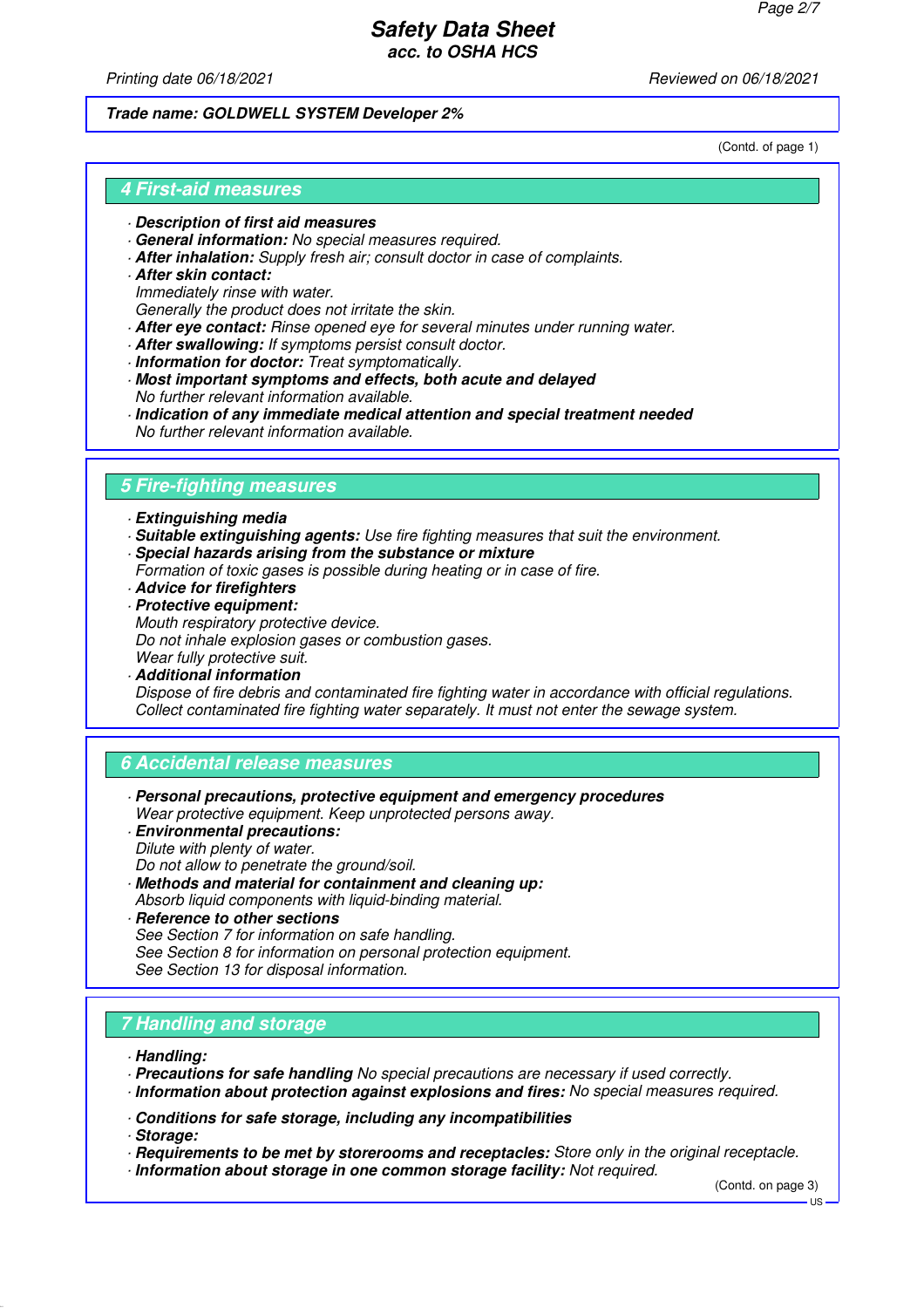(Contd. of page 2)

US

# **Safety Data Sheet acc. to OSHA HCS**

Printing date 06/18/2021 **Printing date 06/18/2021** Reviewed on 06/18/2021

#### **Trade name: GOLDWELL SYSTEM Developer 2%**

- · **Further information about storage conditions:**
- Store in cool, dry conditions in well sealed receptacles.
- · **Specific end use(s)** No further relevant information available.

### **8 Exposure controls/personal protection**

· **Additional information about design of technical systems:** No further data; see item 7.

- · **Control parameters**
- · **Components with limit values that require monitoring at the workplace:**

### **CAS: 7722-84-1 hydrogen peroxide solution**

PEL Long-term value: 1.4 mg/m<sup>3</sup>, 1 ppm

- REL Long-term value:  $1.4$  mg/m<sup>3</sup>, 1 ppm
- TLV Long-term value: 1.4 mg/m<sup>3</sup>, 1 ppm

· **Additional information:** The lists that were valid during the creation were used as basis.

- · **Exposure controls**
- · **Personal protective equipment:**
- · **General protective and hygienic measures:**

The usual precautionary measures for handling chemicals should be followed.

- · **Breathing equipment:** Not required.
- · **Protection of hands:**



Protective aloves

Check protective gloves prior to each use for their proper condition.

The glove material has to be impermeable and resistant to the product/ the substance/ the preparation.

· **Material of gloves**

The selection of the suitable gloves does not only depend on the material, but also on further marks of quality and varies from manufacturer to manufacturer. As the product is a preparation of several substances, the resistance of the glove material can not be calculated in advance and has therefore to be checked prior to the application.

· **Penetration time of glove material**

The exact break through time has to be found out by the manufacturer of the protective gloves and has to be observed.

· **Eye protection:**



Goggles recommended during refilling.

# \* **9 Physical and chemical properties** · **Information on basic physical and chemical properties** · **General Information** · **Appearance: Form:** Liquid **Color:** Clear · **Odor:** Characteristic · **Odor threshold:** Not determined. · **pH-value at 20 °C (68 °F):** 2.8 (Contd. on page 4)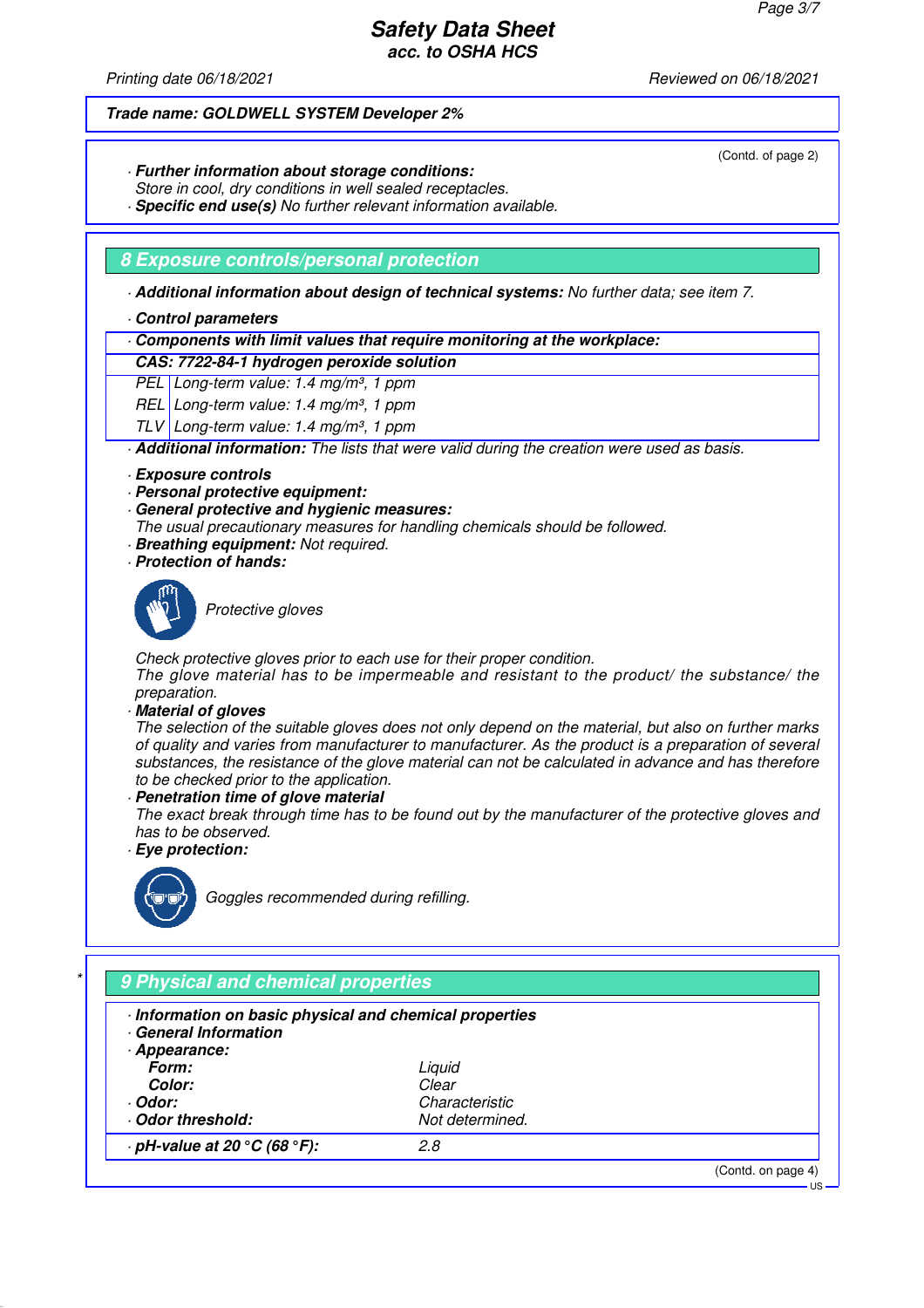Printing date 06/18/2021 **Printing date 06/18/2021** Reviewed on 06/18/2021

#### **Trade name: GOLDWELL SYSTEM Developer 2%**

|                                                                                                                  | (Contd. of page 3)                                                                                   |
|------------------------------------------------------------------------------------------------------------------|------------------------------------------------------------------------------------------------------|
| Change in condition<br>Melting point/Melting range:<br><b>Boiling point/Boiling range:</b>                       | Undetermined.<br>Undetermined.                                                                       |
| · Flash point:                                                                                                   | Not applicable.                                                                                      |
| · Flammability (solid, gaseous):                                                                                 | Not applicable.                                                                                      |
| Decomposition temperature:                                                                                       | Not determined.                                                                                      |
| · Auto igniting:                                                                                                 | Product is not selfigniting.                                                                         |
| Danger of explosion:                                                                                             | Product does not present an explosion hazard.                                                        |
| $\cdot$ Vapor pressure at 20 °C (68 °F):                                                                         | 23 hPa (17.3 mm Hg)                                                                                  |
| $\cdot$ Density at 20 $\degree$ C (68 $\degree$ F):<br>· Relative density<br>Vapor density<br>· Evaporation rate | 1.01025 g/cm <sup>3</sup> (8.43054 lbs/gal)<br>Not determined.<br>Not determined.<br>Not determined. |
| · Solubility in / Miscibility with<br>Water:                                                                     | Fully miscible.                                                                                      |
| · Partition coefficient (n-octanol/water): Not determined.                                                       |                                                                                                      |
| · Viscosity:<br>Dynamic:<br><b>Kinematic:</b>                                                                    | Not determined.<br>Not determined.                                                                   |
| · Solvent content:<br><b>Organic solvents:</b><br>Water:<br><b>VOC content:</b>                                  | 0.00%<br>96.4%<br>0.00%                                                                              |
| <b>Solids content:</b>                                                                                           | 2.4%                                                                                                 |
| Other information                                                                                                | No further relevant information available.                                                           |

## **10 Stability and reactivity**

### · **Reactivity**

No dangerous reactions known if used as directed. No further relevant information available.

- · **Chemical stability** The product is stable under standard conditions.
- · **Thermal decomposition / conditions to be avoided:** No decomposition if used according to specifications.
- · **Possibility of hazardous reactions** No dangerous reactions known.
- · **Conditions to avoid** No further relevant information available.
- · **Incompatible materials:** No further relevant information available.
- · **Hazardous decomposition products:** No dangerous decomposition products known.

### **11 Toxicological information**

- · **Information on toxicological effects**
- · **Acute toxicity:**
- · **Primary irritant effect:**
- · **on the skin:** No irritant effect.
- · **on the eye:** No irritating effect.
- · **Sensitization:** No sensitizing effects known.

(Contd. on page 5)

 $H<sub>S</sub>$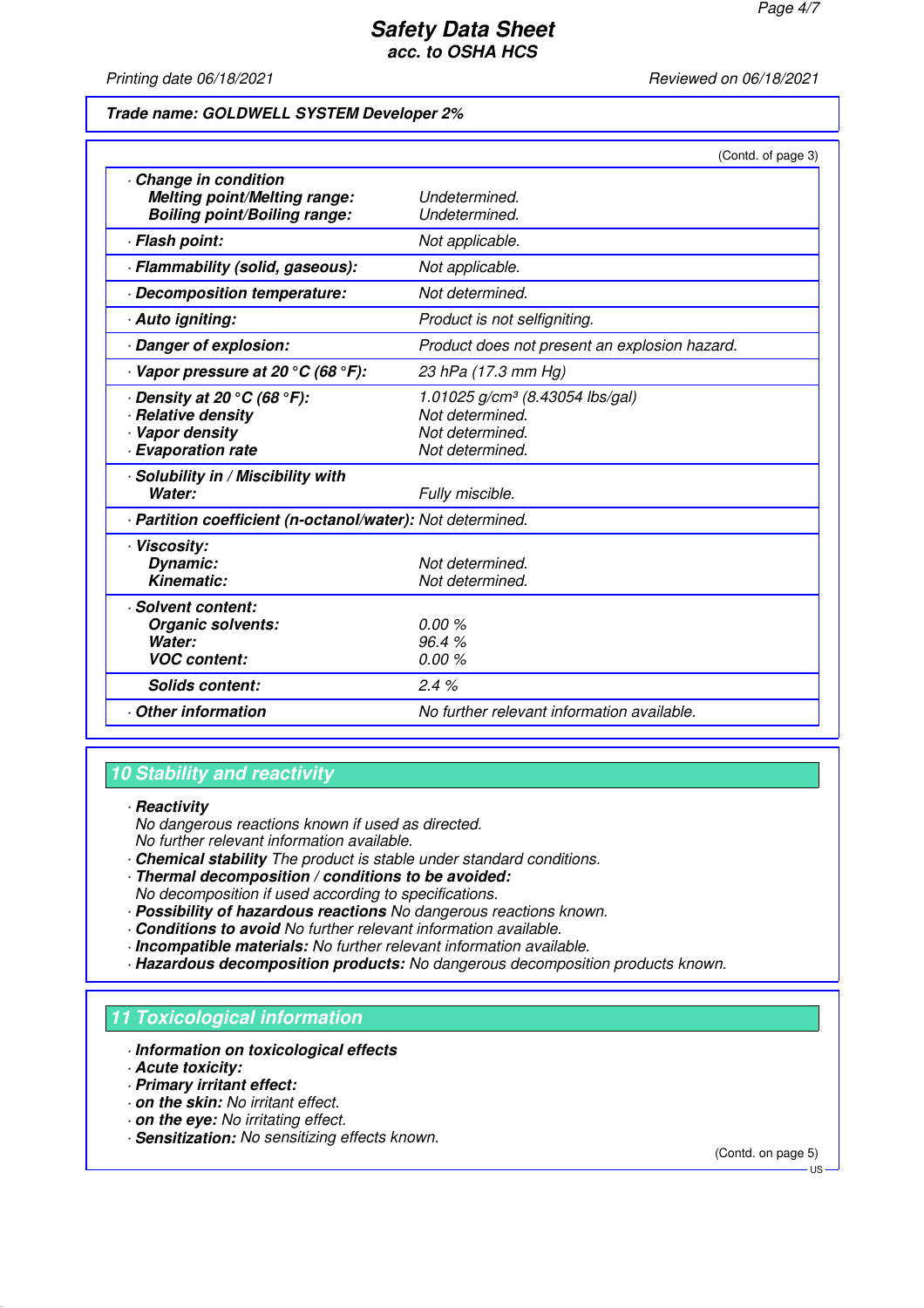Printing date 06/18/2021 **Printing date 06/18/2021** Reviewed on 06/18/2021

(Contd. of page 4)

US

#### **Trade name: GOLDWELL SYSTEM Developer 2%**

#### · **Additional toxicological information:**

The product is not subject to classification according to internally approved calculation methods for preparations:

When used and handled according to specifications, the product does not have any harmful effects according to our experience and the information provided to us.

#### · **Carcinogenic categories**

#### · **IARC (International Agency for Research on Cancer)**

CAS: 7722-84-1 hydrogen peroxide solution 3

CAS: 128-37-0 Butylated hydroxytoluene 3

### · **NTP (National Toxicology Program)**

None of the ingredients is listed.

· **OSHA-Ca (Occupational Safety & Health Administration)**

None of the ingredients is listed.

#### **12 Ecological information**

#### · **Toxicity**

- · **Aquatic toxicity:** No further relevant information available.
- · **Persistence and degradability** No further relevant information available.
- · **Behavior in environmental systems:**
- · **Bioaccumulative potential** No further relevant information available.
- · **Mobility in soil** No further relevant information available.
- · **Additional ecological information:**
- · **General notes:**

Water hazard class 1 (Self-assessment): slightly hazardous for water

Do not allow undiluted product or large quantities of it to reach ground water, water course or sewage system.

- · **Results of PBT and vPvB assessment**
- · **PBT:** Not applicable.
- · **vPvB:** Not applicable.
- · **Other adverse effects** No further relevant information available.

### **13 Disposal considerations**

- · **Uncleaned packagings:**
- · **Recommendation:** Disposal must be made according to official regulations.
- · **Recommended cleansing agent:** Water, if necessary with cleansing agents.

| <b>UN-Number</b>                             |                 |  |
|----------------------------------------------|-----------------|--|
| · DOT, ADR/RID/ADN, IMDG, IATA               | Void            |  |
| · UN proper shipping name<br>DOT, IMDG, IATA | Void            |  |
| Transport hazard class(es)                   |                 |  |
| · DOT, ADR/RID/ADN, ADN, IMDG, IATA          |                 |  |
| · Class                                      | Void            |  |
| · Packing group                              |                 |  |
| · DOT, ADR/RID/ADN, IMDG, IATA               | Void            |  |
| <b>Environmental hazards:</b>                | Not applicable. |  |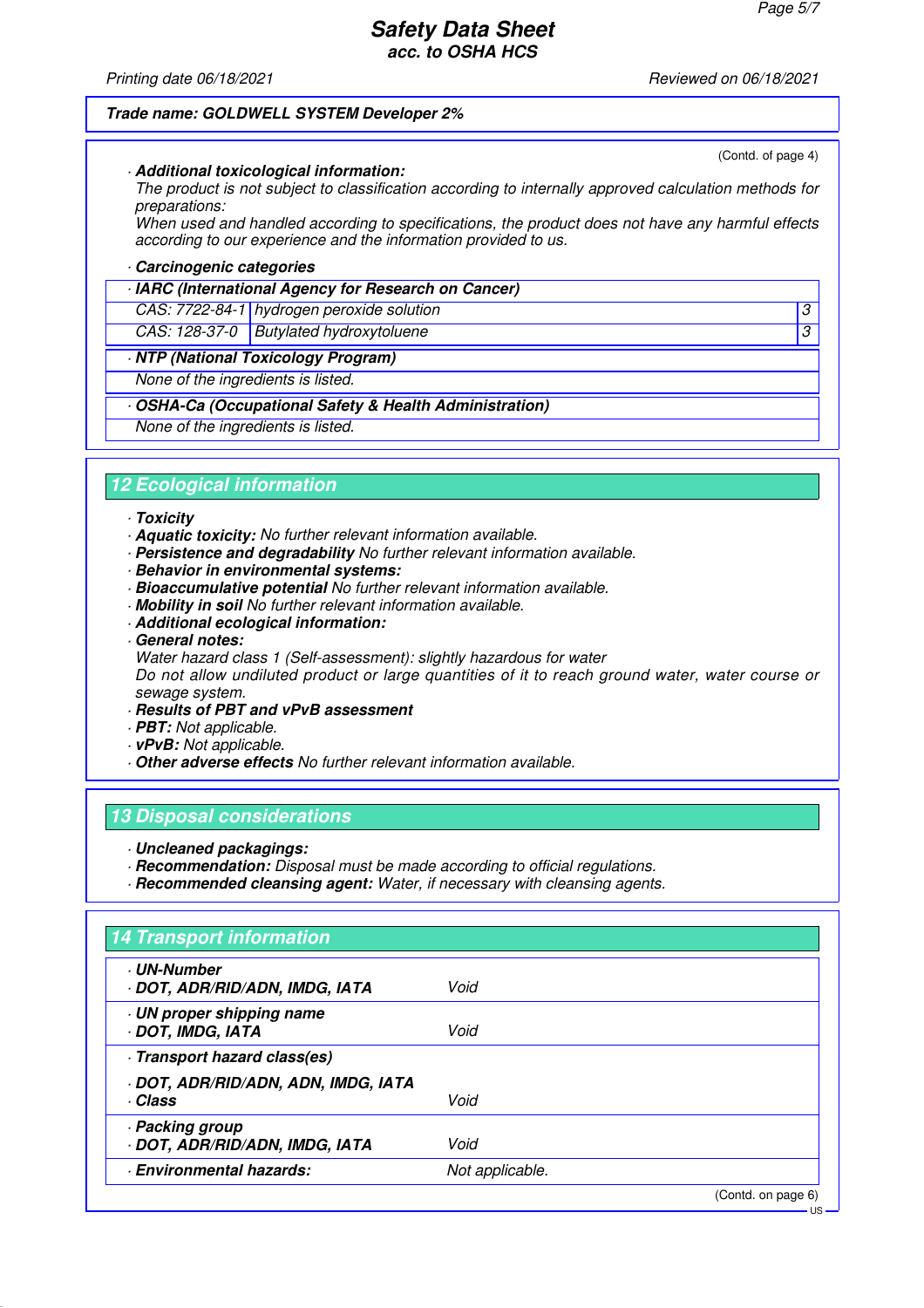Printing date 06/18/2021 **Printing date 06/18/2021** Reviewed on 06/18/2021

|                                                                                   |                 | (Contd. of page 5) |
|-----------------------------------------------------------------------------------|-----------------|--------------------|
| Special precautions for user                                                      | Not applicable. |                    |
| Transport in bulk according to Annex II of<br><b>MARPOL73/78 and the IBC Code</b> | Not applicable. |                    |
| UN "Model Regulation":                                                            | Void            |                    |
|                                                                                   |                 |                    |

# **15 Regulatory information**

|         |  |  |  | Safety, health and environmental regulations/legislation specific for the substance or |  |
|---------|--|--|--|----------------------------------------------------------------------------------------|--|
| mixture |  |  |  |                                                                                        |  |
| .       |  |  |  |                                                                                        |  |

No further relevant information available.

· **Sara**

· **Section 355 (extremely hazardous substances):**

CAS: 7722-84-1 hydrogen peroxide solution

· **Section 313 (Specific toxic chemical listings):**

None of the ingredients is listed.

· **TSCA (Toxic Substances Control Act):** All components have the value ACTIVE.

· **Hazardous Air Pollutants**

None of the ingredients is listed.

· **Chemicals known to cause cancer:**

None of the ingredients is listed.

· **Chemicals known to cause reproductive toxicity for females:**

None of the ingredients is listed.

· **Chemicals known to cause reproductive toxicity for males:** None of the ingredients is listed.

· **Chemicals known to cause developmental toxicity:** None of the ingredients is listed.

· **Carcinogenic categories**

· **EPA (Environmental Protection Agency)**

CAS: 65-85-0 Benzoic acid D

· **TLV (Threshold Limit Value)**

CAS: 7722-84-1 hydrogen peroxide solution A3

CAS: 128-37-0 Butylated hydroxytoluene A44

· **NIOSH-Ca (National Institute for Occupational Safety and Health)**

None of the ingredients is listed.

· **Chemical safety assessment:** A Chemical Safety Assessment has not been carried out.

# **16 Other information**

This information is based on our present knowledge. However, this shall not constitute a guarantee for any specific product features and shall not establish a legally valid contractual relationship.

· **Relevant phrases**

H271 May cause fire or explosion; strong oxidizer. H302 Harmful if swallowed.

H314 Causes severe skin burns and eye damage.

H332 Harmful if inhaled.

· **Department issuing SDS:** Regulatory Affairs

(Contd. on page 7)

US